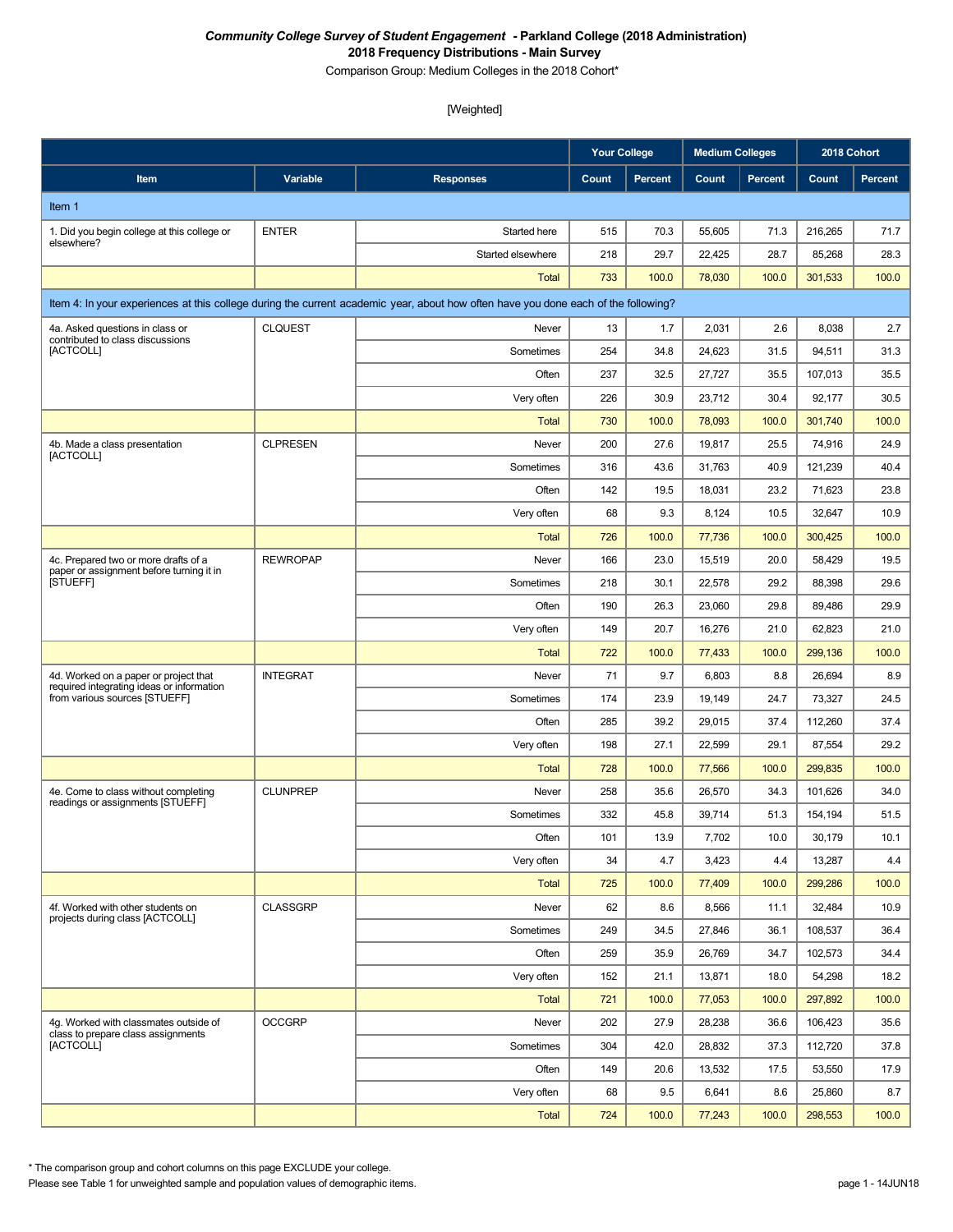Comparison Group: Medium Colleges in the 2018 Cohort\*

|                                                                                        |                  |                                                                                                                                    | <b>Your College</b> |         | <b>Medium Colleges</b> |                | 2018 Cohort |                |
|----------------------------------------------------------------------------------------|------------------|------------------------------------------------------------------------------------------------------------------------------------|---------------------|---------|------------------------|----------------|-------------|----------------|
| Item                                                                                   | Variable         | <b>Responses</b>                                                                                                                   | Count               | Percent | Count                  | <b>Percent</b> | Count       | <b>Percent</b> |
|                                                                                        |                  | Item 4: In your experiences at this college during the current academic year, about how often have you done each of the following? |                     |         |                        |                |             |                |
| 4h. Tutored or taught other students                                                   | <b>TUTOR</b>     | Never                                                                                                                              | 511                 | 71.0    | 56,377                 | 72.9           | 216,386     | 72.4           |
| (paid or voluntary) [ACTCOLL]                                                          |                  | Sometimes                                                                                                                          | 145                 | 20.1    | 14,380                 | 18.6           | 56,543      | 18.9           |
|                                                                                        |                  | Often                                                                                                                              | 44                  | 6.2     | 4,242                  | 5.5            | 16,658      | 5.6            |
|                                                                                        |                  | Very often                                                                                                                         | 20                  | 2.8     | 2,332                  | 3.0            | 9,223       | 3.1            |
|                                                                                        |                  | <b>Total</b>                                                                                                                       | 720                 | 100.0   | 77,331                 | 100.0          | 298,810     | 100.0          |
| 4i. Participated in a community-based<br>project (service-learning activity) as part   | <b>PARTICCBP</b> | Never                                                                                                                              | 517                 | 71.3    | 57,108                 | 73.7           | 219,402     | 73.2           |
| of a regular course [ACTCOLL]                                                          |                  | Sometimes                                                                                                                          | 131                 | 18.0    | 13,522                 | 17.4           | 53,148      | 17.7           |
|                                                                                        |                  | Often                                                                                                                              | 43                  | 5.9     | 4,490                  | 5.8            | 17,855      | 6.0            |
|                                                                                        |                  | Very often                                                                                                                         | 34                  | 4.7     | 2,377                  | 3.1            | 9,161       | 3.1            |
|                                                                                        |                  | <b>Total</b>                                                                                                                       | 725                 | 100.0   | 77,496                 | 100.0          | 299,566     | 100.0          |
| 4j. Used e-mail to communicate with an<br>instructor [STUFAC]                          | <b>EMAIL</b>     | Never                                                                                                                              | 27                  | 3.7     | 3,890                  | 5.0            | 16,302      | 5.5            |
|                                                                                        |                  | Sometimes                                                                                                                          | 149                 | 20.9    | 20,895                 | 27.1           | 81,920      | 27.4           |
|                                                                                        |                  | Often                                                                                                                              | 243                 | 33.9    | 24,613                 | 31.9           | 94,210      | 31.5           |
|                                                                                        |                  | Very often                                                                                                                         | 297                 | 41.5    | 27,835                 | 36.0           | 106,237     | 35.6           |
|                                                                                        |                  | Total                                                                                                                              | 716                 | 100.0   | 77,233                 | 100.0          | 298,669     | 100.0          |
| 4k. Discussed grades or assignments with<br>an instructor [STUFAC]                     | <b>FACGRADE</b>  | Never                                                                                                                              | 53                  | 7.2     | 6,747                  | 8.7            | 26,310      | 8.8            |
|                                                                                        |                  | Sometimes                                                                                                                          | 258                 | 35.4    | 29,646                 | 38.3           | 114,992     | 38.4           |
|                                                                                        |                  | Often                                                                                                                              | 244                 | 33.5    | 24,598                 | 31.7           | 94,502      | 31.5           |
|                                                                                        |                  | Very often                                                                                                                         | 174                 | 23.9    | 16,510                 | 21.3           | 63,884      | 21.3           |
|                                                                                        |                  | Total                                                                                                                              | 728                 | 100.0   | 77,501                 | 100.0          | 299,689     | 100.0          |
| 4I. Talked about career plans with an<br>instructor or advisor [STUFAC]                | <b>FACPLANS</b>  | Never                                                                                                                              | 120                 | 16.8    | 17,848                 | 23.1           | 69,687      | 23.4           |
|                                                                                        |                  | Sometimes                                                                                                                          | 335                 | 46.6    | 32,582                 | 42.2           | 125,185     | 41.9           |
|                                                                                        |                  | Often                                                                                                                              | 182                 | 25.3    | 17,013                 | 22.0           | 65,859      | 22.1           |
|                                                                                        |                  | Very often                                                                                                                         | 82                  | 11.4    | 9,803                  | 12.7           | 37,691      | 12.6           |
|                                                                                        |                  | Total                                                                                                                              | 719                 | 100.0   | 77,245                 | 100.0          | 298,422     | 100.0          |
| 4m. Discussed ideas from your readings<br>or classes with instructors outside of class | <b>FACIDEAS</b>  | Never                                                                                                                              | 261                 | 36.3    | 33,715                 | 43.8           | 129,307     | 43.4           |
| [STUFAC]                                                                               |                  | Sometimes                                                                                                                          | 310                 | 43.2    | 28,130                 | $36.5\,$       | 108,919     | 36.6           |
|                                                                                        |                  | Often                                                                                                                              | 103                 | 14.4    | 10,347                 | 13.4           | 40,101      | 13.5           |
|                                                                                        |                  | Very often                                                                                                                         | 44                  | 6.1     | 4,832                  | 6.3            | 19,383      | 6.5            |
|                                                                                        |                  | <b>Total</b>                                                                                                                       | 718                 | 100.0   | 77,025                 | 100.0          | 297,710     | 100.0          |
| 4n. Received prompt feedback (written or<br>oral) from instructors on your             | <b>FACFEED</b>   | Never                                                                                                                              | 21                  | 2.9     | 4,974                  | 6.4            | 19,648      | 6.6            |
| performance [STUFAC]                                                                   |                  | Sometimes                                                                                                                          | 201                 | 27.6    | 23,474                 | 30.4           | 91,994      | 30.8           |
|                                                                                        |                  | Often                                                                                                                              | 293                 | 40.3    | 30,825                 | 39.9           | 117,981     | 39.5           |
|                                                                                        |                  | Very often                                                                                                                         | 212                 | 29.2    | 17,912                 | 23.2           | 68,918      | 23.1           |
|                                                                                        |                  | <b>Total</b>                                                                                                                       | 727                 | 100.0   | 77,184                 | 100.0          | 298,541     | 100.0          |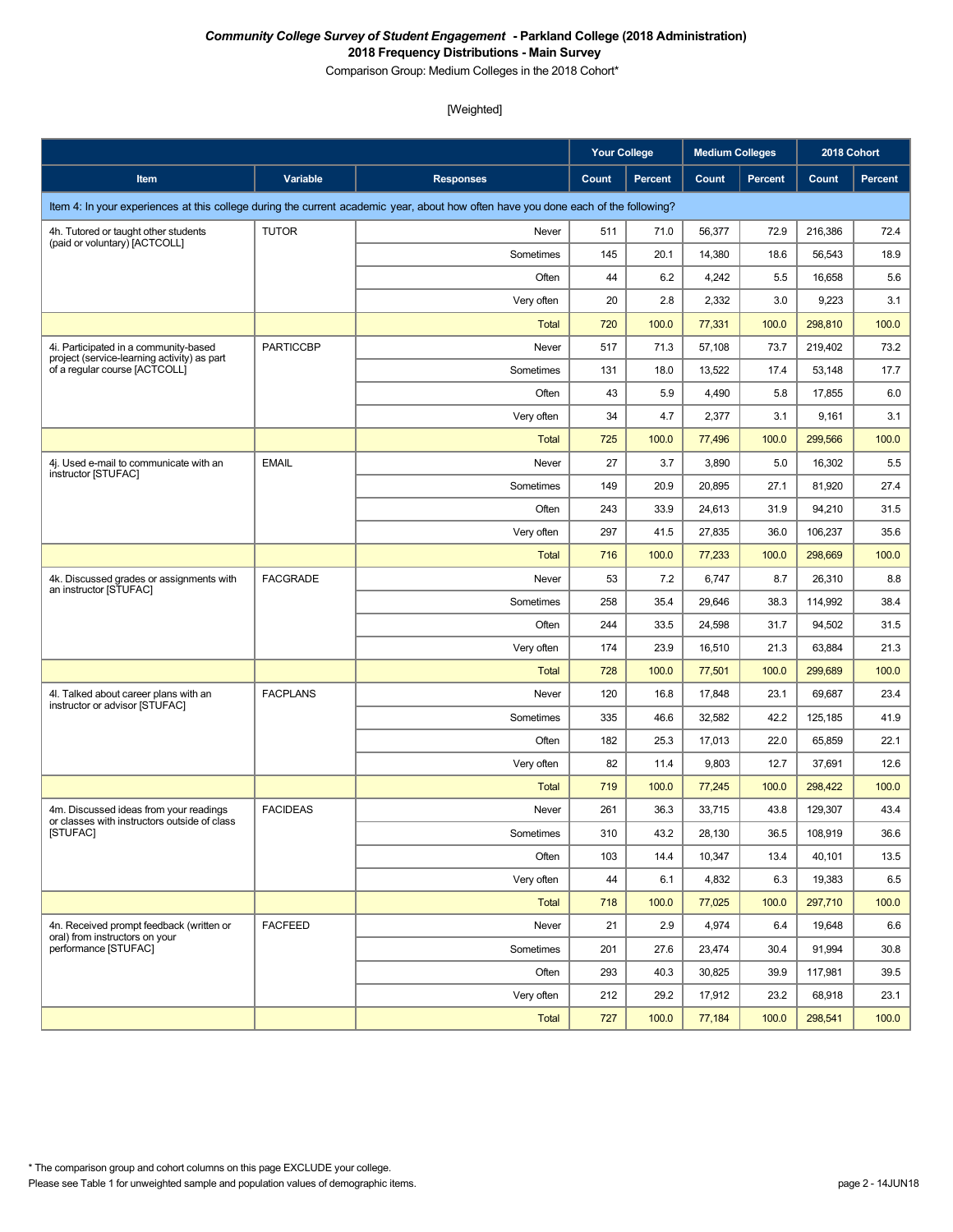Comparison Group: Medium Colleges in the 2018 Cohort\*

|                                                                                   |                    |                                                                                                                                    | <b>Your College</b> |         | <b>Medium Colleges</b> |                | 2018 Cohort |                |
|-----------------------------------------------------------------------------------|--------------------|------------------------------------------------------------------------------------------------------------------------------------|---------------------|---------|------------------------|----------------|-------------|----------------|
| Item                                                                              | Variable           | <b>Responses</b>                                                                                                                   | Count               | Percent | Count                  | <b>Percent</b> | Count       | <b>Percent</b> |
|                                                                                   |                    | Item 4: In your experiences at this college during the current academic year, about how often have you done each of the following? |                     |         |                        |                |             |                |
| 4o. Worked harder than you thought you                                            | <b>WORKHARD</b>    | Never                                                                                                                              | 48                  | 6.5     | 7,374                  | 9.5            | 28,185      | 9.4            |
| could to meet an instructor's standards or<br>expectations [ACCHALL]              |                    | Sometimes                                                                                                                          | 265                 | 36.4    | 28,058                 | 36.2           | 108,756     | 36.4           |
|                                                                                   |                    | Often                                                                                                                              | 269                 | 37.0    | 27,307                 | 35.3           | 105,560     | 35.3           |
|                                                                                   |                    | Very often                                                                                                                         | 146                 | 20.0    | 14,675                 | 19.0           | 56,667      | 18.9           |
|                                                                                   |                    | <b>Total</b>                                                                                                                       | 728                 | 100.0   | 77,414                 | 100.0          | 299,168     | 100.0          |
| 4p. Worked with instructors on activities<br>other than coursework [STUFAC]       | <b>FACOTH</b>      | Never                                                                                                                              | 432                 | 60.2    | 50,173                 | 65.5           | 191,306     | 64.6           |
|                                                                                   |                    | Sometimes                                                                                                                          | 188                 | 26.2    | 17,058                 | 22.3           | 67,930      | 22.9           |
|                                                                                   |                    | Often                                                                                                                              | 68                  | 9.4     | 6,533                  | 8.5            | 25,573      | 8.6            |
|                                                                                   |                    | Very often                                                                                                                         | 31                  | 4.3     | 2,880                  | 3.8            | 11,496      | 3.9            |
|                                                                                   |                    | <b>Total</b>                                                                                                                       | 719                 | 100.0   | 76,645                 | 100.0          | 296,305     | 100.0          |
| 4q. Discussed ideas from your readings<br>or classes with others outside of class | <b>OOCIDEAS</b>    | Never                                                                                                                              | 79                  | 11.0    | 10,745                 | 13.9           | 42,346      | 14.2           |
| (students, family members, co-workers,<br>etc.) [ACTCOLL]                         |                    | Sometimes                                                                                                                          | 284                 | 39.2    | 29,019                 | 37.5           | 111,669     | 37.3           |
|                                                                                   |                    | Often                                                                                                                              | 229                 | 31.7    | 22,104                 | 28.6           | 85,759      | 28.7           |
|                                                                                   |                    | Very often                                                                                                                         | 131                 | 18.1    | 15,494                 | 20.0           | 59,397      | 19.9           |
|                                                                                   |                    | <b>Total</b>                                                                                                                       | 722                 | 100.0   | 77,361                 | 100.0          | 299,171     | 100.0          |
| 4r. Had serious conversations with<br>students who differ from you                | <b>CONVSTUDIFF</b> | Never                                                                                                                              | 240                 | 33.3    | 25,350                 | 32.7           | 97,535      | 32.6           |
|                                                                                   |                    | Sometimes                                                                                                                          | 293                 | 40.7    | 30,342                 | 39.2           | 118,329     | 39.5           |
|                                                                                   |                    | Often                                                                                                                              | 129                 | 18.0    | 14,535                 | 18.8           | 55,595      | 18.6           |
|                                                                                   |                    | Very often                                                                                                                         | 58                  | 8.0     | 7,195                  | 9.3            | 27,876      | 9.3            |
|                                                                                   |                    | <b>Total</b>                                                                                                                       | 719                 | 100.0   | 77,422                 | 100.0          | 299,336     | 100.0          |
| 4s. Skipped class                                                                 | <b>SKIPCLAS</b>    | Never                                                                                                                              | 348                 | 48.1    | 41,138                 | 53.1           | 159,163     | 53.1           |
|                                                                                   |                    | Sometimes                                                                                                                          | 320                 | 44.2    | 31,713                 | 40.9           | 122,571     | 40.9           |
|                                                                                   |                    | Often                                                                                                                              | 43                  | 6.0     | 3,293                  | 4.2            | 12,810      | 4.3            |
|                                                                                   |                    | Very often                                                                                                                         | 12                  | 1.7     | 1,376                  | 1.8            | 5,332       | 1.8            |
|                                                                                   |                    | <b>Total</b>                                                                                                                       | 724                 | 100.0   | 77,519                 | 100.0          | 299,875     | 100.0          |
|                                                                                   |                    | Item 5: During the current academic year, how much has your coursework at this college emphasized the following mental activities? |                     |         |                        |                |             |                |
| 5a. Memorizing facts, ideas, or methods<br>from your courses and readings so you  | <b>MEMORIZE</b>    | Very little                                                                                                                        | 44                  | 6.1     | 5,356                  | 6.9            | 20,755      | 6.9            |
| can repeat them in pretty much the same<br>form                                   |                    | Some                                                                                                                               | 197                 | 27.0    | 21,427                 | 27.6           | 83,342      | 27.7           |
|                                                                                   |                    | Quite a bit                                                                                                                        | 235                 | 32.2    | 29,863                 | 38.4           | 115,334     | 38.4           |
|                                                                                   |                    | Very much                                                                                                                          | 253                 | 34.7    | 21,111                 | 27.2           | 81,176      | 27.0           |
|                                                                                   |                    | <b>Total</b>                                                                                                                       | 729                 | 100.0   | 77,758                 | 100.0          | 300,607     | 100.0          |
| 5b. Analyzing the basic elements of an<br>idea, experience, or theory [ACCHALL]   | ANALYZE            | Very little                                                                                                                        | 15                  | 2.1     | 3,280                  | 4.2            | 12,942      | 4.3            |
|                                                                                   |                    | Some                                                                                                                               | 165                 | 22.9    | 20,137                 | 26.0           | 77,567      | 25.9           |
|                                                                                   |                    | Quite a bit                                                                                                                        | 330                 | 45.7    | 33,472                 | 43.2           | 129,518     | 43.3           |
|                                                                                   |                    | Very much                                                                                                                          | 211                 | 29.3    | 20,593                 | 26.6           | 79,433      | 26.5           |
|                                                                                   |                    | <b>Total</b>                                                                                                                       | 722                 | 100.0   | 77,483                 | 100.0          | 299,459     | 100.0          |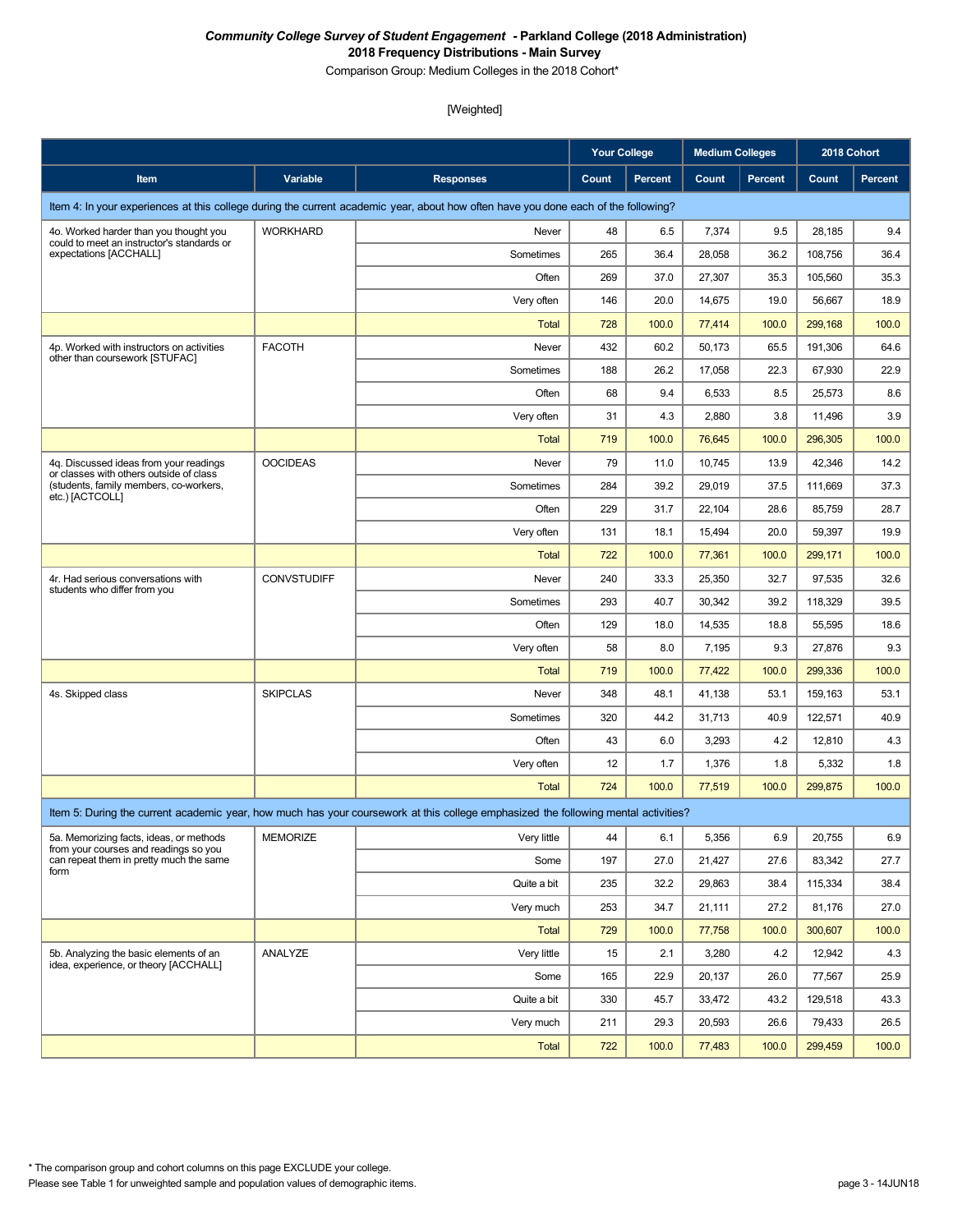Comparison Group: Medium Colleges in the 2018 Cohort\*

|                                                                                                       |                  |                                                                                                                                    | <b>Your College</b> |                | <b>Medium Colleges</b> |                | 2018 Cohort |                |
|-------------------------------------------------------------------------------------------------------|------------------|------------------------------------------------------------------------------------------------------------------------------------|---------------------|----------------|------------------------|----------------|-------------|----------------|
| Item                                                                                                  | Variable         | <b>Responses</b>                                                                                                                   | Count               | <b>Percent</b> | Count                  | <b>Percent</b> | Count       | <b>Percent</b> |
|                                                                                                       |                  | Item 5: During the current academic year, how much has your coursework at this college emphasized the following mental activities? |                     |                |                        |                |             |                |
| 5c. Forming a new idea or understanding<br>from various pieces of information                         | <b>NEWIDEAS</b>  | Very little                                                                                                                        | 29                  | 4.0            | 4,014                  | 5.2            | 15,496      | 5.2            |
| [ACCHALL]                                                                                             |                  | Some                                                                                                                               | 189                 | 26.2           | 20,798                 | 27.0           | 81,148      | 27.2           |
|                                                                                                       |                  | Quite a bit                                                                                                                        | 298                 | 41.3           | 32,034                 | 41.5           | 123,024     | 41.3           |
|                                                                                                       |                  | Very much                                                                                                                          | 206                 | 28.5           | 20,292                 | 26.3           | 78,390      | 26.3           |
|                                                                                                       |                  | <b>Total</b>                                                                                                                       | 721                 | 100.0          | 77,138                 | 100.0          | 298.059     | 100.0          |
| 5d. Making judgements about the value                                                                 | <b>EVALUATE</b>  | Very little                                                                                                                        | 76                  | 10.5           | 8,282                  | 10.7           | 32,307      | 10.8           |
| or soundness of information, arguments,<br>or methods [ACCHALL]                                       |                  | Some                                                                                                                               | 240                 | 33.1           | 25,740                 | 33.3           | 98,946      | 33.1           |
|                                                                                                       |                  | Quite a bit                                                                                                                        | 259                 | 35.6           | 27,458                 | 35.5           | 105,781     | 35.4           |
|                                                                                                       |                  | Very much                                                                                                                          | 151                 | 20.8           | 15,865                 | 20.5           | 61,994      | 20.7           |
|                                                                                                       |                  | <b>Total</b>                                                                                                                       | 726                 | 100.0          | 77,344                 | 100.0          | 299,028     | 100.0          |
| 5e. Applying theories or concepts to                                                                  | <b>APPLYING</b>  | Very little                                                                                                                        | 51                  | 6.9            | 6,668                  | 8.6            | 26,278      | 8.8            |
| practical problems or in new situations<br>[ACCHALL]                                                  |                  | Some                                                                                                                               | 199                 | 27.3           | 24,021                 | 31.0           | 91,777      | 30.7           |
|                                                                                                       |                  | Quite a bit                                                                                                                        | 257                 | 35.4           | 27,950                 | 36.1           | 108,770     | 36.3           |
|                                                                                                       |                  | Very much                                                                                                                          | 221                 | 30.3           | 18,821                 | 24.3           | 72,565      | 24.2           |
|                                                                                                       |                  | <b>Total</b>                                                                                                                       | 727                 | 100.0          | 77,460                 | 100.0          | 299,389     | 100.0          |
| 5f. Using information you have read or                                                                | <b>PERFORM</b>   | Very little                                                                                                                        | 38                  | 5.2            | 6,013                  | 7.7            | 22,737      | 7.6            |
| heard to perform a new skill [ACCHALL]                                                                |                  | Some                                                                                                                               | 166                 | 22.7           | 20,493                 | 26.4           | 79,531      | 26.5           |
|                                                                                                       |                  | Quite a bit                                                                                                                        | 237                 | 32.5           | 28,159                 | 36.2           | 108,681     | 36.2           |
|                                                                                                       |                  | Very much                                                                                                                          | 289                 | 39.6           | 23,027                 | 29.6           | 89,377      | 29.8           |
|                                                                                                       |                  | <b>Total</b>                                                                                                                       | 730                 | 100.0          | 77,692                 | 100.0          | 300,325     | 100.0          |
| Item 6: During the current academic year, how much reading and writing have you done at this college? |                  |                                                                                                                                    |                     |                |                        |                |             |                |
| 6a. Number of assigned textbooks,                                                                     | <b>ASSIGREAD</b> | None                                                                                                                               | 14                  | 2.0            | 1,868                  | 2.4            | 7,518       | 2.5            |
| manuals, books, or packets of course<br>readings [ACCHALL]                                            |                  | $1 - 4$                                                                                                                            | 237                 | 33.6           | 27,747                 | 36.3           | 108,001     | 36.5           |
|                                                                                                       |                  | $5 - 10$                                                                                                                           | 218                 | 31.1           | 22,865                 | 29.9           | 86,844      | 29.4           |
|                                                                                                       |                  | $11 - 20$                                                                                                                          | 121                 | 17.2           | 12,742                 | 16.7           | 49,432      | 16.7           |
|                                                                                                       |                  | More than 20                                                                                                                       | 113                 | 16.0           | 11,223                 | 14.7           | 43,754      | 14.8           |
|                                                                                                       |                  | Total                                                                                                                              | 703                 | 100.0          | 76,445                 | 100.0          | 295,550     | 100.0          |
| 6b. Number of books read on your own                                                                  | <b>BKREADOWN</b> | None                                                                                                                               | 285                 | 39.4           | 27,514                 | 35.8           | 105,148     | 35.4           |
| (not assigned) for personal enjoyment or<br>academic enrichment [STUEFF]                              |                  | $1 - 4$                                                                                                                            | 299                 | 41.4           | 33,689                 | 43.8           | 130,728     | 44.0           |
|                                                                                                       |                  | $5 - 10$                                                                                                                           | 85                  | 11.8           | 9,180                  | 11.9           | 35,707      | 12.0           |
|                                                                                                       |                  | $11 - 20$                                                                                                                          | 33                  | 4.6            | 3,366                  | 4.4            | 13,371      | 4.5            |
|                                                                                                       |                  | More than 20                                                                                                                       | 20                  | 2.8            | 3,164                  | 4.1            | 12,036      | 4.1            |
|                                                                                                       |                  | <b>Total</b>                                                                                                                       | 724                 | 100.0          | 76,914                 | 100.0          | 296,988     | 100.0          |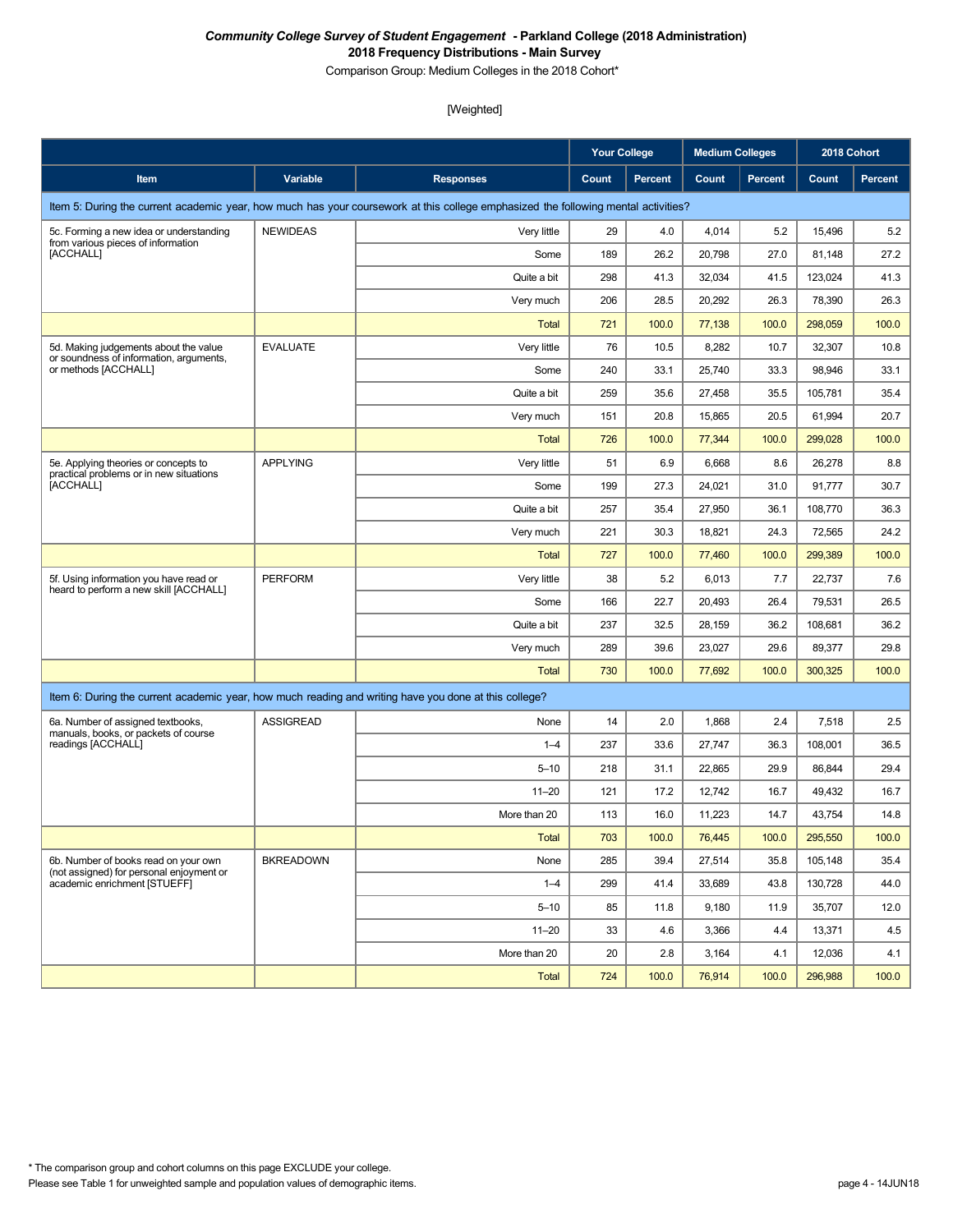Comparison Group: Medium Colleges in the 2018 Cohort\*

|                                                                                                       |                    |                       | <b>Your College</b> |                | <b>Medium Colleges</b> |                | 2018 Cohort |         |
|-------------------------------------------------------------------------------------------------------|--------------------|-----------------------|---------------------|----------------|------------------------|----------------|-------------|---------|
| Item                                                                                                  | Variable           | <b>Responses</b>      | Count               | <b>Percent</b> | Count                  | <b>Percent</b> | Count       | Percent |
| Item 6: During the current academic year, how much reading and writing have you done at this college? |                    |                       |                     |                |                        |                |             |         |
| 6c. Number of written papers or reports of                                                            | <b>NUMPAPRRPTS</b> | None                  | 80                  | 11.1           | 7,976                  | 10.4           | 30,789      | 10.4    |
| any length [ACCHALL]                                                                                  |                    | $1 - 4$               | 225                 | 31.4           | 24,337                 | 31.7           | 94,776      | 31.9    |
|                                                                                                       |                    | $5 - 10$              | 237                 | 33.1           | 24,422                 | 31.8           | 93,734      | 31.6    |
|                                                                                                       |                    | $11 - 20$             | 110                 | 15.3           | 13,222                 | 17.2           | 50,298      | 16.9    |
|                                                                                                       |                    | More than 20          | 65                  | 9.1            | 6,840                  | 8.9            | 27,193      | 9.2     |
|                                                                                                       |                    | <b>Total</b>          | 716                 | 100.0          | 76,796                 | 100.0          | 296,790     | 100.0   |
| Item 7                                                                                                |                    |                       |                     |                |                        |                |             |         |
| 7. Mark the response that best<br>represents the extent to which your                                 | CHALNGXAM          | Extremely easy        | 8                   | 1.1            | 661                    | 0.9            | 2,689       | 1.0     |
| examinations during the current academic<br>year have challenged you to do your best                  |                    | (2)                   | 16                  | 2.3            | 1,543                  | 2.1            | 5,882       | 2.1     |
| work at this college [ACCHALL]                                                                        |                    | (3)                   | 30                  | 4.4            | 4,704                  | 6.4            | 18,729      | 6.6     |
|                                                                                                       |                    | (4)                   | 157                 | 22.7           | 18,536                 | 25.3           | 73,839      | 26.1    |
|                                                                                                       |                    | (5)                   | 237                 | 34.2           | 25,486                 | 34.8           | 97,301      | 34.5    |
|                                                                                                       |                    | (6)                   | 177                 | 25.7           | 15,160                 | 20.7           | 57,264      | 20.3    |
|                                                                                                       |                    | Extremely challenging | 66                  | 9.6            | 7,050                  | 9.6            | 26,711      | 9.5     |
|                                                                                                       |                    | <b>Total</b>          | 692                 | 100.0          | 73,140                 | 100.0          | 282,415     | 100.0   |
| Item 8: Which of the following have you done, or are you currently doing at this college?             |                    |                       |                     |                |                        |                |             |         |
| 8a. Internship, field experience, co-op<br>experience, or clinical assignment                         | <b>DONEINTRN</b>   | No                    | 504                 | 70.5           | 62,708                 | 81.8           | 243,878     | 82.3    |
|                                                                                                       |                    | Yes                   | 211                 | 29.5           | 13,947                 | 18.2           | 52,307      | 17.7    |
|                                                                                                       |                    | <b>Total</b>          | 715                 | 100.0          | 76,655                 | 100.0          | 296,185     | 100.0   |
| 8b. An English course taught specifically<br>for students whose first language is not                 | <b>DONEESL</b>     | No                    | 668                 | 93.2           | 71,687                 | 93.6           | 275,578     | 93.1    |
| English (ESL, ESOL)                                                                                   |                    | Yes                   | 48                  | 6.8            | 4,918                  | 6.4            | 20,289      | 6.9     |
|                                                                                                       |                    | <b>Total</b>          | 717                 | 100.0          | 76,605                 | 100.0          | 295,867     | 100.0   |
| 8c. Developmental/remedial reading<br>course (also referred to as Basic Skills,                       | <b>DONEDEVRD</b>   | No                    | 577                 | 80.7           | 62,545                 | 81.9           | 239,873     | 81.3    |
| College Prep, etc.)                                                                                   |                    | Yes                   | 138                 | 19.3           | 13,827                 | 18.1           | 55,333      | 18.7    |
|                                                                                                       |                    | <b>Total</b>          | 715                 | 100.0          | 76,372                 | 100.0          | 295,206     | 100.0   |
| 8d. Developmental/remedial writing<br>course (also referred to as Basic Skills,                       | <b>DONEDEVWR</b>   | No                    | 583                 | 81.7           | 61,214                 | 80.0           | 235,216     | 79.6    |
| College Prep, etc.)                                                                                   |                    | Yes                   | 131                 | 18.3           | 15,312                 | 20.0           | 60,421      | 20.4    |
|                                                                                                       |                    | <b>Total</b>          | 713                 | 100.0          | 76,526                 | 100.0          | 295,637     | 100.0   |
| 8e. Developmental/remedial math course<br>(also referred to as Basic Skills, College                  | <b>DONEDEVMT</b>   | No                    | 554                 | 76.8           | 54,857                 | 71.6           | 210,137     | 71.0    |
| Prep, etc.)                                                                                           |                    | Yes                   | 167                 | 23.2           | 21,771                 | 28.4           | 85,740      | 29.0    |
|                                                                                                       |                    | <b>Total</b>          | 722                 | 100.0          | 76,628                 | 100.0          | 295,877     | 100.0   |
| 8f. Honors course                                                                                     | <b>DONEHNRS</b>    | No                    | 664                 | 93.3           | 71,733                 | 94.1           | 276,030     | 93.8    |
|                                                                                                       |                    | Yes                   | 48                  | 6.7            | 4,510                  | 5.9            | 18,327      | 6.2     |
|                                                                                                       |                    | <b>Total</b>          | 711                 | 100.0          | 76,243                 | 100.0          | 294,357     | 100.0   |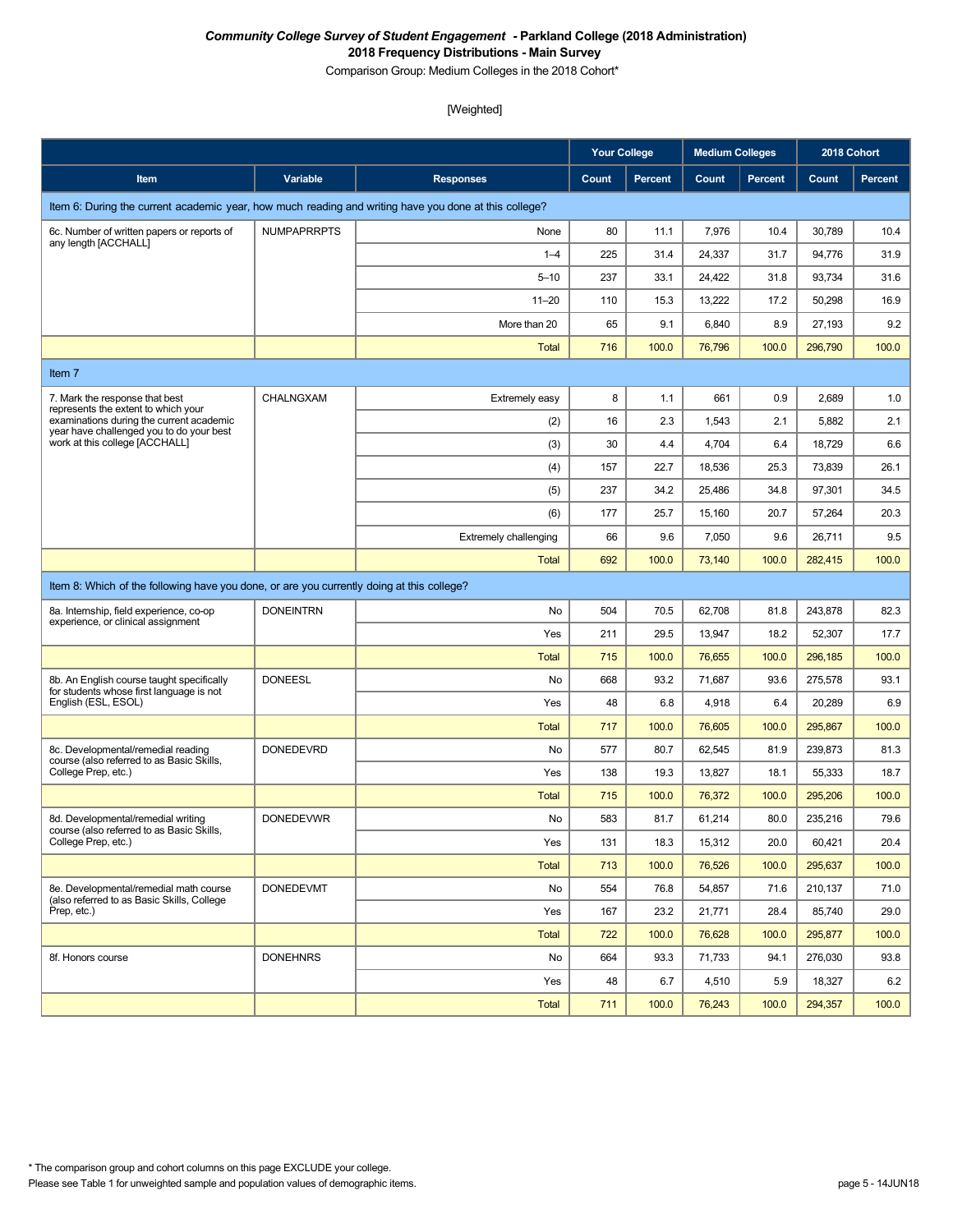Comparison Group: Medium Colleges in the 2018 Cohort\*

|                                                                                       |                 |                  | <b>Your College</b> |                | <b>Medium Colleges</b> |                | 2018 Cohort |         |
|---------------------------------------------------------------------------------------|-----------------|------------------|---------------------|----------------|------------------------|----------------|-------------|---------|
| <b>Item</b>                                                                           | Variable        | <b>Responses</b> | Count               | <b>Percent</b> | Count                  | <b>Percent</b> | Count       | Percent |
| Item 9: How much does this college emphasize the following?                           |                 |                  |                     |                |                        |                |             |         |
| 9a. Encouraging you to spend significant                                              | <b>ENVSCHOL</b> | Very little      | 15                  | 2.0            | 2,807                  | 3.6            | 11,096      | 3.7     |
| amounts of time studying [ACCHALL]                                                    |                 | Some             | 127                 | 17.5           | 16,459                 | 21.4           | 63,527      | 21.3    |
|                                                                                       |                 | Quite a bit      | 323                 | 44.4           | 32,905                 | 42.7           | 126,748     | 42.6    |
|                                                                                       |                 | Very much        | 263                 | 36.1           | 24,899                 | 32.3           | 96,341      | 32.4    |
|                                                                                       |                 | <b>Total</b>     | 727                 | 100.0          | 77,069                 | 100.0          | 297,711     | 100.0   |
| 9b. Providing the support you need to<br>help you succeed at this college             | <b>ENVSUPRT</b> | Very little      | 13                  | 1.8            | 3,003                  | 3.9            | 12,404      | 4.2     |
| <b>ISUPPORTI</b>                                                                      |                 | Some             | 147                 | 20.3           | 15,897                 | 20.7           | 60,663      | 20.4    |
|                                                                                       |                 | Quite a bit      | 297                 | 41.1           | 31,343                 | 40.8           | 120,340     | 40.5    |
|                                                                                       |                 | Very much        | 266                 | 36.8           | 26,637                 | 34.6           | 103,561     | 34.9    |
|                                                                                       |                 | <b>Total</b>     | 723                 | 100.0          | 76,880                 | 100.0          | 296,969     | 100.0   |
| 9c. Encouraging contact among students<br>from different economic, social, and racial | <b>ENVDIVRS</b> | Very little      | 81                  | 11.3           | 11,372                 | 14.8           | 42,586      | 14.4    |
| or ethnic backgrounds [SUPPORT]                                                       |                 | Some             | 192                 | 26.8           | 22,925                 | 29.9           | 88,204      | 29.8    |
|                                                                                       |                 | Quite a bit      | 231                 | 32.2           | 24,083                 | 31.4           | 93,497      | 31.6    |
|                                                                                       |                 | Very much        | 213                 | 29.7           | 18.330                 | 23.9           | 72.008      | 24.3    |
|                                                                                       |                 | <b>Total</b>     | 716                 | 100.0          | 76.710                 | 100.0          | 296,294     | 100.0   |
| 9d. Helping you cope with your<br>non-academic responsibilities (work,                | <b>ENVNACAD</b> | Very little      | 223                 | 31.2           | 27,451                 | 35.9           | 105,060     | 35.5    |
| family, etc.) [SUPPORT]                                                               |                 | Some             | 275                 | 38.6           | 26,257                 | 34.3           | 101,044     | 34.2    |
|                                                                                       |                 | Quite a bit      | 132                 | 18.5           | 14,522                 | 19.0           | 56,971      | 19.3    |
|                                                                                       |                 | Very much        | 83                  | 11.7           | 8,326                  | 10.9           | 32,683      | 11.1    |
|                                                                                       |                 | <b>Total</b>     | 713                 | 100.0          | 76,556                 | 100.0          | 295,757     | 100.0   |
| 9e. Providing the support you need to<br>thrive socially [SUPPORT]                    | <b>ENVSOCAL</b> | Very little      | 171                 | 24.0           | 19,288                 | 25.2           | 73,109      | 24.7    |
|                                                                                       |                 | Some             | 283                 | 39.5           | 28,908                 | 37.7           | 111,229     | 37.6    |
|                                                                                       |                 | Quite a bit      | 163                 | 22.9           | 18,488                 | 24.1           | 72,580      | 24.5    |
|                                                                                       |                 | Very much        | 98                  | 13.6           | 9,917                  | 12.9           | 39,009      | 13.2    |
|                                                                                       |                 | <b>Total</b>     | 715                 | 100.0          | 76,601                 | 100.0          | 295,927     | 100.0   |
| 9f. Providing the financial support you<br>need to afford your education              | <b>FINSUPP</b>  | Very little      | 151                 | 21.0           | 16,055                 | 21.0           | 63,015      | 21.3    |
| [SUPPORT]                                                                             |                 | Some             | 226                 | 31.6           | 20,691                 | 27.0           | 77,873      | 26.3    |
|                                                                                       |                 | Quite a bit      | 183                 | 25.6           | 20,092                 | 26.2           | 77,625      | 26.2    |
|                                                                                       |                 | Very much        | 156                 | 21.8           | 19,750                 | 25.8           | 77,384      | 26.2    |
|                                                                                       |                 | <b>Total</b>     | 717                 | 100.0          | 76,588                 | 100.0          | 295,897     | 100.0   |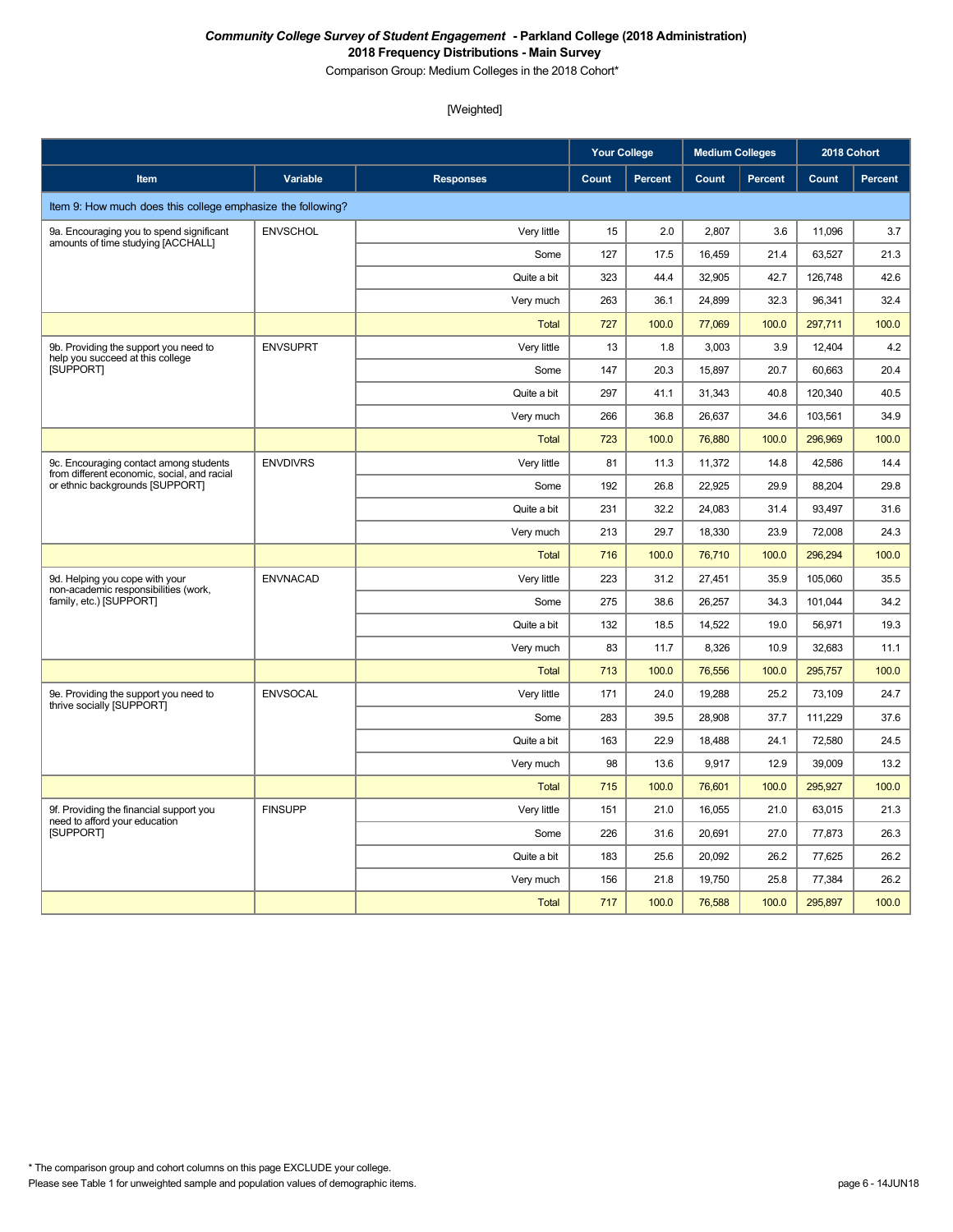Comparison Group: Medium Colleges in the 2018 Cohort\*

|                                                                                                 |                   |                  | <b>Your College</b> |                | <b>Medium Colleges</b> |                | 2018 Cohort |                |
|-------------------------------------------------------------------------------------------------|-------------------|------------------|---------------------|----------------|------------------------|----------------|-------------|----------------|
| Item                                                                                            | Variable          | <b>Responses</b> | Count               | <b>Percent</b> | Count                  | <b>Percent</b> | Count       | <b>Percent</b> |
| Item 10: About how many hours do you spend in a typical 7-day week doing each of the following? |                   |                  |                     |                |                        |                |             |                |
| 10a. Preparing for class (studying,                                                             | ACADPR01          | None             | 8                   | 1.0            | 1,129                  | 1.5            | 4,815       | 1.6            |
| reading, writing, rehearsing, doing<br>homework, etc.) [STUEFF]                                 |                   | $1 - 5$          | 267                 | 37.0           | 30,059                 | 39.1           | 118,366     | 39.9           |
|                                                                                                 |                   | $6 - 10$         | 178                 | 24.7           | 23,123                 | 30.1           | 89,107      | 30.0           |
|                                                                                                 |                   | $11 - 20$        | 159                 | 22.0           | 14,408                 | 18.7           | 54,212      | 18.3           |
|                                                                                                 |                   | $21 - 30$        | 69                  | 9.6            | 5,283                  | 6.9            | 19,631      | 6.6            |
|                                                                                                 |                   | More than 30     | 40                  | 5.5            | 2,863                  | 3.7            | 10,731      | 3.6            |
|                                                                                                 |                   | <b>Total</b>     | 721                 | 100.0          | 76,865                 | 100.0          | 296,861     | 100.0          |
| 10b. Working for pay                                                                            | <b>PAYWORK</b>    | None             | 132                 | 18.5           | 17,041                 | 22.3           | 66,501      | 22.5           |
|                                                                                                 |                   | $1 - 5$          | 42                  | 5.8            | 5,194                  | 6.8            | 19,835      | 6.7            |
|                                                                                                 |                   | $6 - 10$         | 56                  | 7.8            | 6,202                  | 8.1            | 24,262      | 8.2            |
|                                                                                                 |                   | $11 - 20$        | 141                 | 19.7           | 11,251                 | 14.7           | 42,101      | 14.3           |
|                                                                                                 |                   | $21 - 30$        | 176                 | 24.5           | 14,798                 | 19.4           | 55,845      | 18.9           |
|                                                                                                 |                   | More than 30     | 170                 | 23.7           | 21,914                 | 28.7           | 86,505      | 29.3           |
|                                                                                                 |                   | <b>Total</b>     | 716                 | 100.0          | 76,400                 | 100.0          | 295,049     | 100.0          |
| 10c. Participating in college-sponsored<br>activities (organizations, campus                    | <b>PARTICXCUR</b> | None             | 550                 | 76.4           | 60,653                 | 79.2           | 232,077     | 78.4           |
| publications, student government,<br>intramural sports, etc.)                                   |                   | $1 - 5$          | 122                 | 17.0           | 10,865                 | 14.2           | 43,771      | 14.8           |
|                                                                                                 |                   | $6 - 10$         | 29                  | 4.0            | 2,558                  | 3.3            | 9,959       | 3.4            |
|                                                                                                 |                   | $11 - 20$        | 11                  | 1.5            | 1,318                  | 1.7            | 5,514       | 1.9            |
|                                                                                                 |                   | $21 - 30$        | 4                   | 0.6            | 538                    | 0.7            | 2,275       | 0.8            |
|                                                                                                 |                   | More than 30     | 3                   | 0.5            | 682                    | 0.9            | 2,539       | 0.9            |
|                                                                                                 |                   | <b>Total</b>     | 720                 | 100.0          | 76,614                 | 100.0          | 296,134     | 100.0          |
| 10d. Providing care for dependents living<br>with you (parents, children, spouse, etc.)         | CAREDE01          | None             | 409                 | 56.7           | 37,363                 | 48.9           | 141,148     | 47.9           |
|                                                                                                 |                   | $1 - 5$          | 125                 | 17.3           | 12,460                 | 16.3           | 49,081      | 16.7           |
|                                                                                                 |                   | $6 - 10$         | 59                  | 8.2            | 6,289                  | 8.2            | 24,655      | 8.4            |
|                                                                                                 |                   | $11 - 20$        | 35                  | 4.9            | 4,290                  | 5.6            | 17,117      | 5.8            |
|                                                                                                 |                   | $21 - 30$        | 15                  | 2.1            | 2,717                  | 3.6            | 10,910      | 3.7            |
|                                                                                                 |                   | More than 30     | 78                  | 10.8           | 13,238                 | 17.3           | 51,860      | 17.6           |
|                                                                                                 |                   | Total            | 721                 | 100.0          | 76,358                 | 100.0          | 294,772     | 100.0          |
| 10e. Commuting to and from classes                                                              | <b>COMMUTE</b>    | None             | 56                  | 7.8            | 5,772                  | 7.5            | 23,405      | 7.9            |
|                                                                                                 |                   | $1 - 5$          | 459                 | 63.6           | 51,159                 | 66.8           | 196,236     | 66.4           |
|                                                                                                 |                   | $6 - 10$         | 143                 | 19.9           | 12,388                 | 16.2           | 47,544      | 16.1           |
|                                                                                                 |                   | $11 - 20$        | 38                  | 5.2            | 4,098                  | 5.4            | 16,097      | 5.4            |
|                                                                                                 |                   | $21 - 30$        | 11                  | 1.6            | 1,314                  | 1.7            | 5,137       | 1.7            |
|                                                                                                 |                   | More than 30     | 14                  | 1.9            | 1,868                  | 2.4            | 7,301       | 2.5            |
|                                                                                                 |                   | Total            | 722                 | 100.0          | 76,600                 | 100.0          | 295,721     | 100.0          |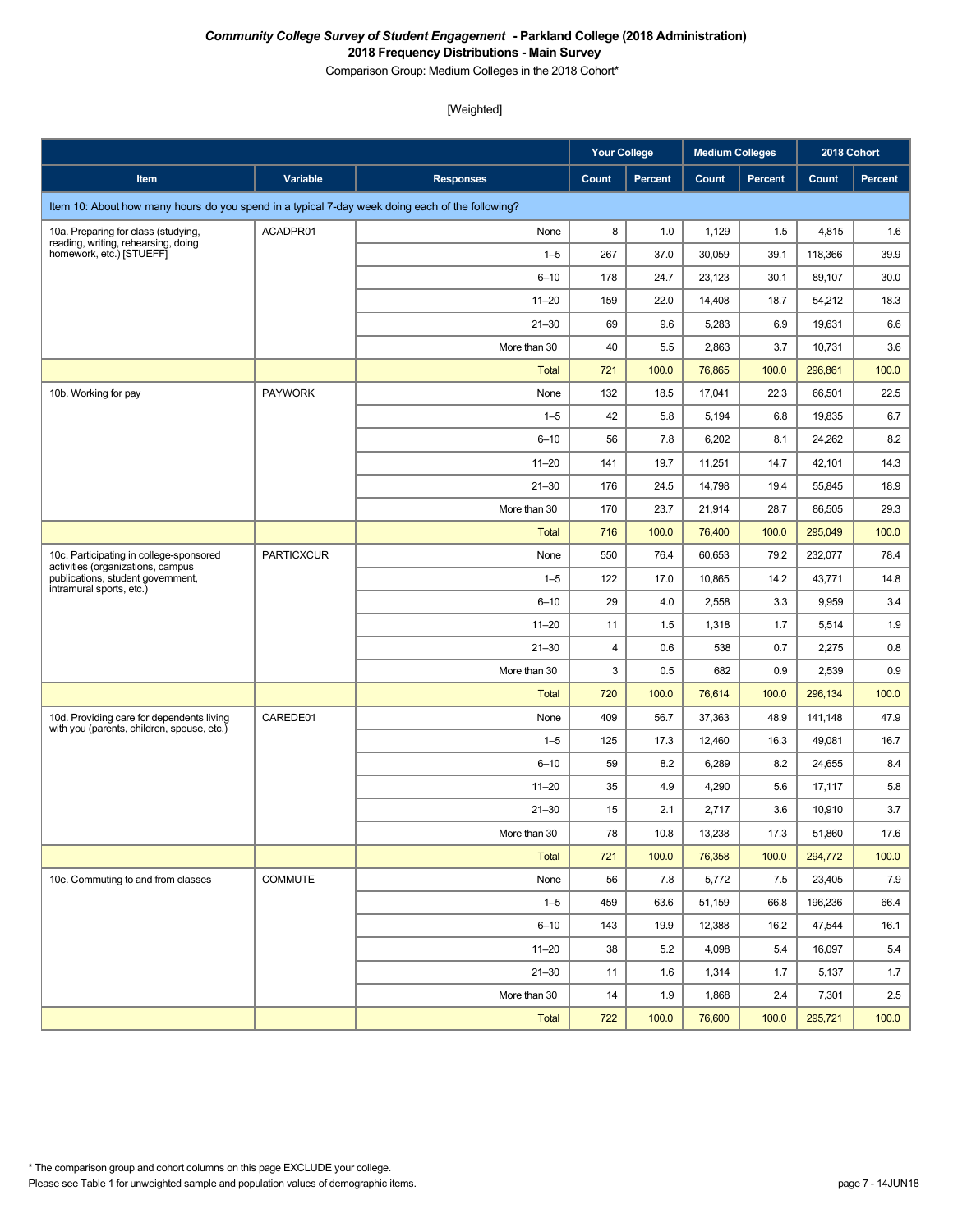Comparison Group: Medium Colleges in the 2018 Cohort\*

|                                           |                 |                                                                                                                                               | <b>Your College</b> |          | <b>Medium Colleges</b> |                | 2018 Cohort |         |
|-------------------------------------------|-----------------|-----------------------------------------------------------------------------------------------------------------------------------------------|---------------------|----------|------------------------|----------------|-------------|---------|
| Item                                      | Variable        | <b>Responses</b>                                                                                                                              | Count               | Percent  | Count                  | <b>Percent</b> | Count       | Percent |
|                                           |                 | Item 11: How much has your experience at this college contributed to your knowledge, skills, and personal development in the following areas? |                     |          |                        |                |             |         |
| 11a. Acquiring job- or work-related       | <b>GNWORK</b>   | Very little                                                                                                                                   | 132                 | 18.2     | 16,142                 | 21.1           | 62,563      | 21.1    |
| knowledge and skills                      |                 | Some                                                                                                                                          | 178                 | 24.5     | 22,763                 | 29.7           | 87,246      | 29.5    |
|                                           |                 | Quite a bit                                                                                                                                   | 215                 | 29.6     | 20,546                 | 26.8           | 80,036      | 27.0    |
|                                           |                 | Very much                                                                                                                                     | 201                 | 27.7     | 17,191                 | 22.4           | 66,285      | 22.4    |
|                                           |                 | <b>Total</b>                                                                                                                                  | 725                 | 100.0    | 76,642                 | 100.0          | 296,130     | 100.0   |
| 11b. Writing clearly and effectively      | <b>GNWRITE</b>  | Very little                                                                                                                                   | 84                  | 11.7     | 8,625                  | 11.2           | 33,110      | 11.2    |
|                                           |                 | Some                                                                                                                                          | 231                 | 32.2     | 21,932                 | 28.6           | 83,230      | 28.1    |
|                                           |                 | Quite a bit                                                                                                                                   | 250                 | 34.8     | 28,726                 | 37.4           | 111,000     | 37.4    |
|                                           |                 | Very much                                                                                                                                     | 154                 | 21.4     | 17,456                 | 22.7           | 69,117      | 23.3    |
|                                           |                 | <b>Total</b>                                                                                                                                  | 718                 | 100.0    | 76,740                 | 100.0          | 296,458     | 100.0   |
| 11c. Speaking clearly and effectively     | <b>GNSPEAK</b>  | Very little                                                                                                                                   | 103                 | 14.3     | 10,730                 | 14.0           | 39,995      | 13.5    |
|                                           |                 | Some                                                                                                                                          | 242                 | 33.8     | 22,443                 | 29.3           | 85,639      | 28.9    |
|                                           |                 | Quite a bit                                                                                                                                   | 231                 | 32.2     | 26,577                 | 34.7           | 103,806     | 35.1    |
|                                           |                 | Very much                                                                                                                                     | 141                 | 19.7     | 16,855                 | 22.0           | 66,659      | 22.5    |
|                                           |                 | <b>Total</b>                                                                                                                                  | 717                 | 100.0    | 76,604                 | 100.0          | 296,100     | 100.0   |
| 11d. Thinking critically and analytically | <b>GNANALY</b>  | Very little                                                                                                                                   | 45                  | 6.2      | 4,731                  | 6.2            | 18,322      | 6.2     |
|                                           |                 | Some                                                                                                                                          | 172                 | 23.9     | 17,502                 | 22.8           | 67,333      | 22.8    |
|                                           |                 | Quite a bit                                                                                                                                   | 286                 | 39.7     | 31,190                 | 40.7           | 120,013     | 40.6    |
|                                           |                 | Very much                                                                                                                                     | 218                 | 30.2     | 23,181                 | 30.3           | 90,283      | 30.5    |
|                                           |                 | <b>Total</b>                                                                                                                                  | 721                 | 100.0    | 76,604                 | 100.0          | 295,952     | 100.0   |
| 11e. Solving numerical problems           | <b>GNSOLVE</b>  | Very little                                                                                                                                   | 143                 | 19.8     | 11,820                 | 15.4           | 45,725      | 15.4    |
|                                           |                 | Some                                                                                                                                          | 251                 | 34.8     | 22,224                 | 29.0           | 84,727      | 28.6    |
|                                           |                 | Quite a bit                                                                                                                                   | 184                 | 25.5     | 25,400                 | 33.2           | 98,026      | 33.1    |
|                                           |                 | Very much                                                                                                                                     | 144                 | 19.9     | 17,171                 | 22.4           | 67,586      | 22.8    |
|                                           |                 | <b>Total</b>                                                                                                                                  | 722                 | 100.0    | 76,615                 | 100.0          | 296,064     | 100.0   |
| 11f. Working effectively with others      | <b>GNOTHERS</b> | Very little                                                                                                                                   | 53                  | 7.3      | 7,397                  | 9.7            | 28,463      | 9.6     |
|                                           |                 | Some                                                                                                                                          | 217                 | $30.0\,$ | 21,525                 | 28.1           | 81,909      | 27.7    |
|                                           |                 | Quite a bit                                                                                                                                   | 267                 | 37.0     | 27,278                 | 35.6           | 105,646     | 35.7    |
|                                           |                 | Very much                                                                                                                                     | 185                 | 25.6     | 20,401                 | 26.6           | 80,014      | 27.0    |
|                                           |                 | <b>Total</b>                                                                                                                                  | 721                 | 100.0    | 76,601                 | 100.0          | 296,033     | 100.0   |
| 11g. Learning effectively on your own     | <b>GNINQ</b>    | Very little                                                                                                                                   | 33                  | 4.5      | 5,142                  | 6.7            | 20,200      | 6.8     |
|                                           |                 | Some                                                                                                                                          | 171                 | 23.6     | 17,385                 | 22.7           | 66,499      | 22.5    |
|                                           |                 | Quite a bit                                                                                                                                   | 274                 | 38.0     | 29,610                 | 38.6           | 114,015     | 38.5    |
|                                           |                 | Very much                                                                                                                                     | 245                 | 33.9     | 24,489                 | 32.0           | 95,329      | 32.2    |
|                                           |                 | <b>Total</b>                                                                                                                                  | 723                 | 100.0    | 76,626                 | 100.0          | 296,044     | 100.0   |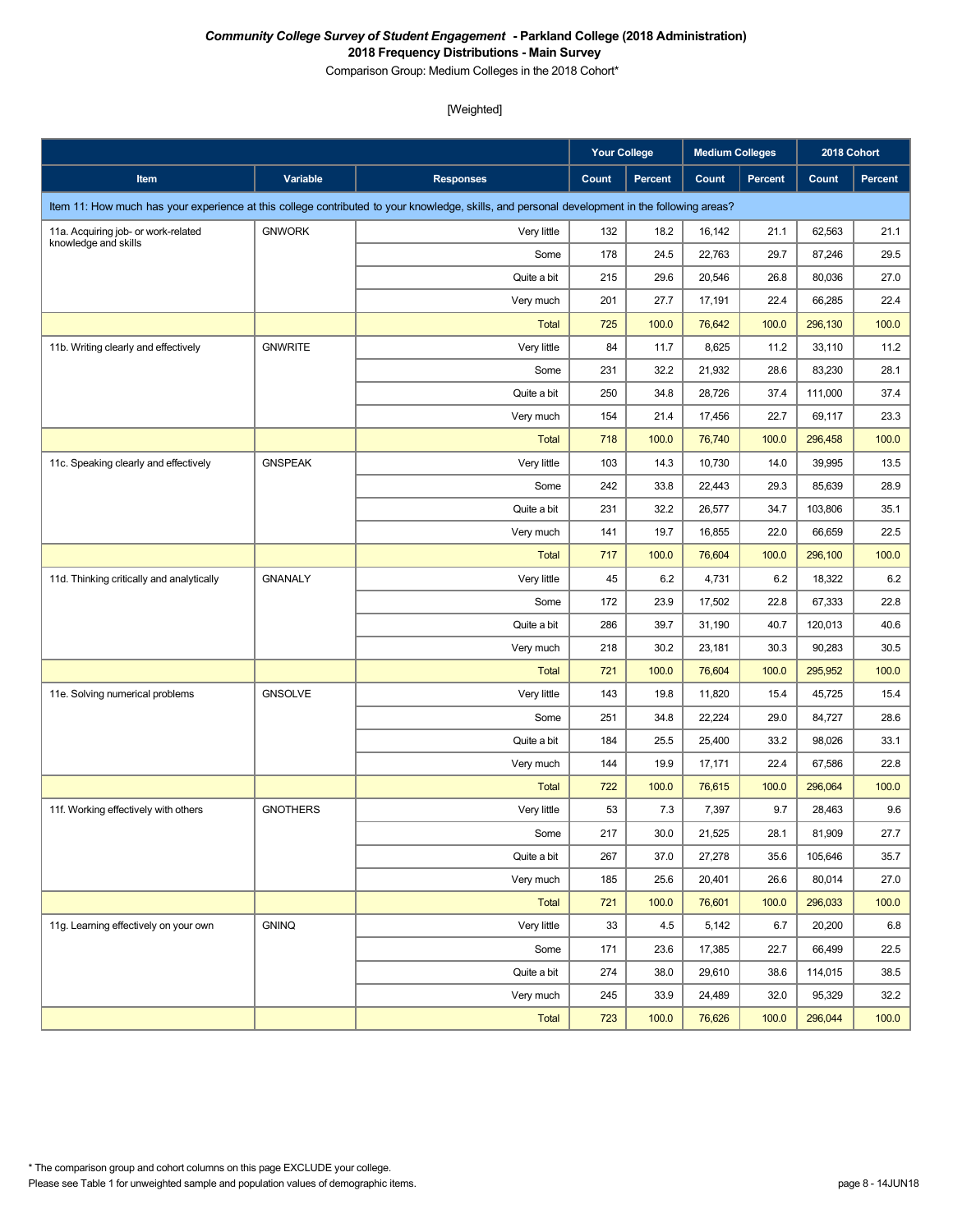Comparison Group: Medium Colleges in the 2018 Cohort\*

|                                                                                             |                  |                                                                                                                                               | <b>Your College</b> |         | <b>Medium Colleges</b> |                | 2018 Cohort |                |
|---------------------------------------------------------------------------------------------|------------------|-----------------------------------------------------------------------------------------------------------------------------------------------|---------------------|---------|------------------------|----------------|-------------|----------------|
| Item                                                                                        | Variable         | <b>Responses</b>                                                                                                                              | Count               | Percent | Count                  | <b>Percent</b> | Count       | <b>Percent</b> |
|                                                                                             |                  | Item 11: How much has your experience at this college contributed to your knowledge, skills, and personal development in the following areas? |                     |         |                        |                |             |                |
| 11h. Developing clearer career goals                                                        | <b>GNCARGOAL</b> | Very little                                                                                                                                   | 100                 | 13.8    | 11,478                 | 15.0           | 43,894      | 14.8           |
|                                                                                             |                  | Some                                                                                                                                          | 211                 | 29.3    | 20,089                 | 26.2           | 77,369      | 26.1           |
|                                                                                             |                  | Quite a bit                                                                                                                                   | 203                 | 28.2    | 23,652                 | 30.9           | 91,437      | 30.9           |
|                                                                                             |                  | Very much                                                                                                                                     | 207                 | 28.7    | 21,377                 | 27.9           | 83,195      | 28.1           |
|                                                                                             |                  | <b>Total</b>                                                                                                                                  | 721                 | 100.0   | 76,596                 | 100.0          | 295,895     | 100.0          |
| 11i. Gaining information about career<br>opportunities                                      | <b>GNGAINCAR</b> | Very little                                                                                                                                   | 111                 | 15.3    | 14,812                 | 19.3           | 56,491      | 19.1           |
|                                                                                             |                  | Some                                                                                                                                          | 230                 | 32.0    | 21,954                 | 28.6           | 83,978      | 28.3           |
|                                                                                             |                  | Quite a bit                                                                                                                                   | 201                 | 27.9    | 21,412                 | 27.9           | 83,085      | 28.0           |
|                                                                                             |                  | Very much                                                                                                                                     | 179                 | 24.8    | 18,573                 | 24.2           | 72,865      | 24.6           |
|                                                                                             |                  | <b>Total</b>                                                                                                                                  | 721                 | 100.0   | 76,751                 | 100.0          | 296,420     | 100.0          |
| Item 12.1: How often have you used the following services during the current academic year? |                  |                                                                                                                                               |                     |         |                        |                |             |                |
| 12.1a. Academic advising/planning                                                           | FREQACAD         | Never                                                                                                                                         | 97                  | 13.6    | 12,117                 | 16.0           | 46,877      | 16.1           |
| [SUPPORT]                                                                                   |                  | 1 time                                                                                                                                        | 162                 | 22.7    | 17,977                 | 23.8           | 70,075      | 24.1           |
|                                                                                             |                  | 2-4 times                                                                                                                                     | 362                 | 50.6    | 35,592                 | 47.1           | 135,302     | 46.5           |
|                                                                                             |                  | 5 or more times                                                                                                                               | 93                  | 13.1    | 9,881                  | 13.1           | 38,965      | 13.4           |
|                                                                                             |                  | <b>Total</b>                                                                                                                                  | 715                 | 100.0   | 75,567                 | 100.0          | 291,220     | 100.0          |
| 12.1b. Career counseling [SUPPORT]                                                          | <b>FREQCACOU</b> | Never                                                                                                                                         | 472                 | 66.0    | 48,611                 | 64.7           | 182,172     | 62.9           |
|                                                                                             |                  | 1 time                                                                                                                                        | 128                 | 17.9    | 12,515                 | 16.6           | 50,843      | 17.5           |
|                                                                                             |                  | 2-4 times                                                                                                                                     | 89                  | 12.5    | 11,286                 | 15.0           | 45,542      | 15.7           |
|                                                                                             |                  | 5 or more times                                                                                                                               | 25                  | 3.5     | 2,758                  | 3.7            | 11,263      | 3.9            |
|                                                                                             |                  | <b>Total</b>                                                                                                                                  | 715                 | 100.0   | 75,169                 | 100.0          | 289,821     | 100.0          |
| 12.1c. Job placement assistance                                                             | <b>FREQJOBPL</b> | Never                                                                                                                                         | 658                 | 92.4    | 65,830                 | 88.1           | 252,028     | 87.6           |
|                                                                                             |                  | 1 time                                                                                                                                        | 36                  | 5.1     | 4,823                  | 6.5            | 19,381      | 6.7            |
|                                                                                             |                  | 2-4 times                                                                                                                                     | 15                  | 2.1     | 3,010                  | 4.0            | 12,245      | 4.3            |
|                                                                                             |                  | 5 or more times                                                                                                                               | 3                   | 0.4     | 1,088                  | 1.5            | 4,166       | 1.4            |
|                                                                                             |                  | <b>Total</b>                                                                                                                                  | 712                 | 100.0   | 74,751                 | 100.0          | 287,821     | 100.0          |
| 12.1d. Peer or other tutoring [STUEFF]                                                      | <b>FREQTUTOR</b> | Never                                                                                                                                         | 534                 | 75.5    | 47,712                 | 64.0           | 181,161     | 63.0           |
|                                                                                             |                  | 1 time                                                                                                                                        | 46                  | 6.5     | 8,429                  | 11.3           | 33,468      | 11.6           |
|                                                                                             |                  | 2-4 times                                                                                                                                     | 65                  | 9.2     | 10,343                 | 13.9           | 41,371      | 14.4           |
|                                                                                             |                  | 5 or more times                                                                                                                               | 63                  | 8.9     | 8,106                  | 10.9           | 31,489      | 11.0           |
|                                                                                             |                  | Total                                                                                                                                         | 708                 | 100.0   | 74,591                 | 100.0          | 287,488     | 100.0          |
| 12.1e. Skill labs (writing, math, etc.)<br><b>ISTUEFFI</b>                                  | <b>FREQLAB</b>   | Never                                                                                                                                         | 521                 | 73.5    | 42,733                 | 57.4           | 161,526     | 56.3           |
|                                                                                             |                  | 1 time                                                                                                                                        | 51                  | 7.2     | 7,898                  | 10.6           | 31,080      | 10.8           |
|                                                                                             |                  | 2-4 times                                                                                                                                     | 73                  | 10.2    | 11,963                 | 16.1           | 47,789      | 16.7           |
|                                                                                             |                  | 5 or more times                                                                                                                               | 64                  | 9.0     | 11,809                 | 15.9           | 46,548      | 16.2           |
|                                                                                             |                  | Total                                                                                                                                         | 708                 | 100.0   | 74,402                 | 100.0          | 286,943     | 100.0          |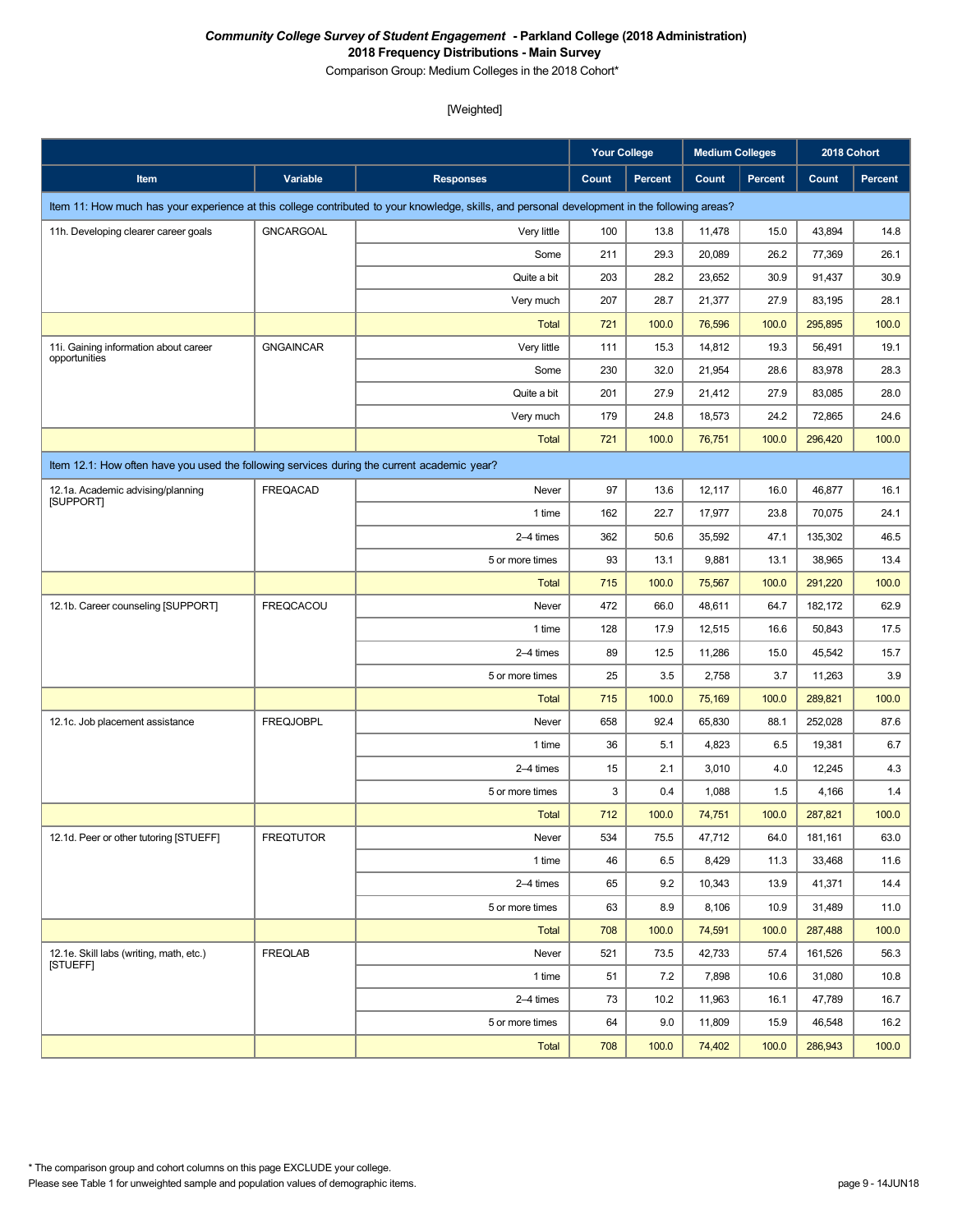Comparison Group: Medium Colleges in the 2018 Cohort\*

|                                                                                             |                     |                  | <b>Your College</b> |         | <b>Medium Colleges</b> |         | 2018 Cohort |         |
|---------------------------------------------------------------------------------------------|---------------------|------------------|---------------------|---------|------------------------|---------|-------------|---------|
| Item                                                                                        | Variable            | <b>Responses</b> | <b>Count</b>        | Percent | Count                  | Percent | Count       | Percent |
| Item 12.1: How often have you used the following services during the current academic year? |                     |                  |                     |         |                        |         |             |         |
| 12.1f. Child care                                                                           | <b>FREQCHLD</b>     | Never            | 688                 | 97.2    | 70,629                 | 94.9    | 271,774     | 94.7    |
|                                                                                             |                     | 1 time           | 4                   | 0.6     | 1,207                  | 1.6     | 4,762       | 1.7     |
|                                                                                             |                     | 2-4 times        | 9                   | 1.3     | 1,192                  | 1.6     | 4,858       | 1.7     |
|                                                                                             |                     | 5 or more times  | 6                   | 0.8     | 1,376                  | 1.8     | 5,457       | 1.9     |
|                                                                                             |                     | <b>Total</b>     | 708                 | 100.0   | 74,405                 | 100.0   | 286,851     | 100.0   |
| 12.1g. Financial aid advising                                                               | <b>FREQFAADV</b>    | Never            | 331                 | 46.6    | 30,628                 | 41.0    | 119,160     | 41.4    |
|                                                                                             |                     | 1 time           | 132                 | 18.6    | 14,528                 | 19.5    | 56,448      | 19.6    |
|                                                                                             |                     | 2-4 times        | 164                 | 23.0    | 20,323                 | 27.2    | 77,650      | 27.0    |
|                                                                                             |                     | 5 or more times  | 84                  | 11.8    | 9,180                  | 12.3    | 34,298      | 11.9    |
|                                                                                             |                     | <b>Total</b>     | 711                 | 100.0   | 74,659                 | 100.0   | 287,557     | 100.0   |
| 12.1h. Computer lab [STUEFF]                                                                | <b>FREQCOMLB</b>    | Never            | 402                 | 57.0    | 26,790                 | 35.9    | 101,628     | 35.4    |
|                                                                                             |                     | 1 time           | 70                  | 9.9     | 8,283                  | 11.1    | 32,553      | 11.3    |
|                                                                                             |                     | 2-4 times        | 96                  | 13.7    | 15,733                 | 21.1    | 60,933      | 21.2    |
|                                                                                             |                     | 5 or more times  | 137                 | 19.5    | 23,718                 | 31.8    | 92,228      | 32.1    |
|                                                                                             |                     | <b>Total</b>     | 706                 | 100.0   | 74,524                 | 100.0   | 287,342     | 100.0   |
| 12.1i. Student organizations                                                                | <b>FREQSTORG</b>    | Never            | 554                 | 78.4    | 57,003                 | 76.8    | 216,980     | 75.8    |
|                                                                                             |                     | 1 time           | 73                  | 10.3    | 6,875                  | 9.3     | 27,217      | 9.5     |
|                                                                                             |                     | 2-4 times        | 39                  | 5.6     | 6,195                  | 8.3     | 25,058      | 8.8     |
|                                                                                             |                     | 5 or more times  | 41                  | 5.7     | 4,178                  | 5.6     | 16,915      | 5.9     |
|                                                                                             |                     | <b>Total</b>     | 708                 | 100.0   | 74,252                 | 100.0   | 286,170     | 100.0   |
| 12.1j. Transfer advising/planning                                                           | <b>FREQTRADV</b>    | Never            | 490                 | 69.7    | 47,188                 | 64.1    | 179,223     | 63.2    |
|                                                                                             |                     | 1 time           | 92                  | 13.1    | 12,869                 | 17.5    | 50,909      | 17.9    |
|                                                                                             |                     | 2-4 times        | 98                  | 13.9    | 10,031                 | 13.6    | 40,073      | 14.1    |
|                                                                                             |                     | 5 or more times  | 24                  | 3.4     | 3,546                  | 4.8     | 13,590      | 4.8     |
|                                                                                             |                     | <b>Total</b>     | 704                 | 100.0   | 73,633                 | 100.0   | 283,794     | 100.0   |
| 12.1k. Library resources and services                                                       | <b>FREQLIB</b>      | Never            | 228                 | 32.4    | 22,059                 | 29.7    | 84,520      | 29.5    |
|                                                                                             |                     | 1 time           | 117                 | 16.7    | 11,134                 | 15.0    | 43,616      | 15.2    |
|                                                                                             |                     | 2-4 times        | 180                 | 25.6    | 19,599                 | 26.3    | 75,672      | 26.4    |
|                                                                                             |                     | 5 or more times  | 178                 | 25.3    | 21,599                 | 29.0    | 83,114      | 29.0    |
|                                                                                             |                     | Total            | 704                 | 100.0   | 74,391                 | 100.0   | 286,922     | 100.0   |
| 12.1I. Services for students with<br>disabilities                                           | <b>FREQDISABSVC</b> | Never            | 641                 | 90.3    | 67,475                 | 90.2    | 260,648     | 90.3    |
|                                                                                             |                     | 1 time           | 29                  | 4.1     | 2,566                  | 3.4     | 9,705       | 3.4     |
|                                                                                             |                     | 2-4 times        | 22                  | 3.1     | 2,341                  | 3.1     | 9,225       | 3.2     |
|                                                                                             |                     | 5 or more times  | 18                  | 2.6     | 2,442                  | 3.3     | 8,949       | 3.1     |
|                                                                                             |                     | <b>Total</b>     | 710                 | 100.0   | 74,824                 | 100.0   | 288,526     | 100.0   |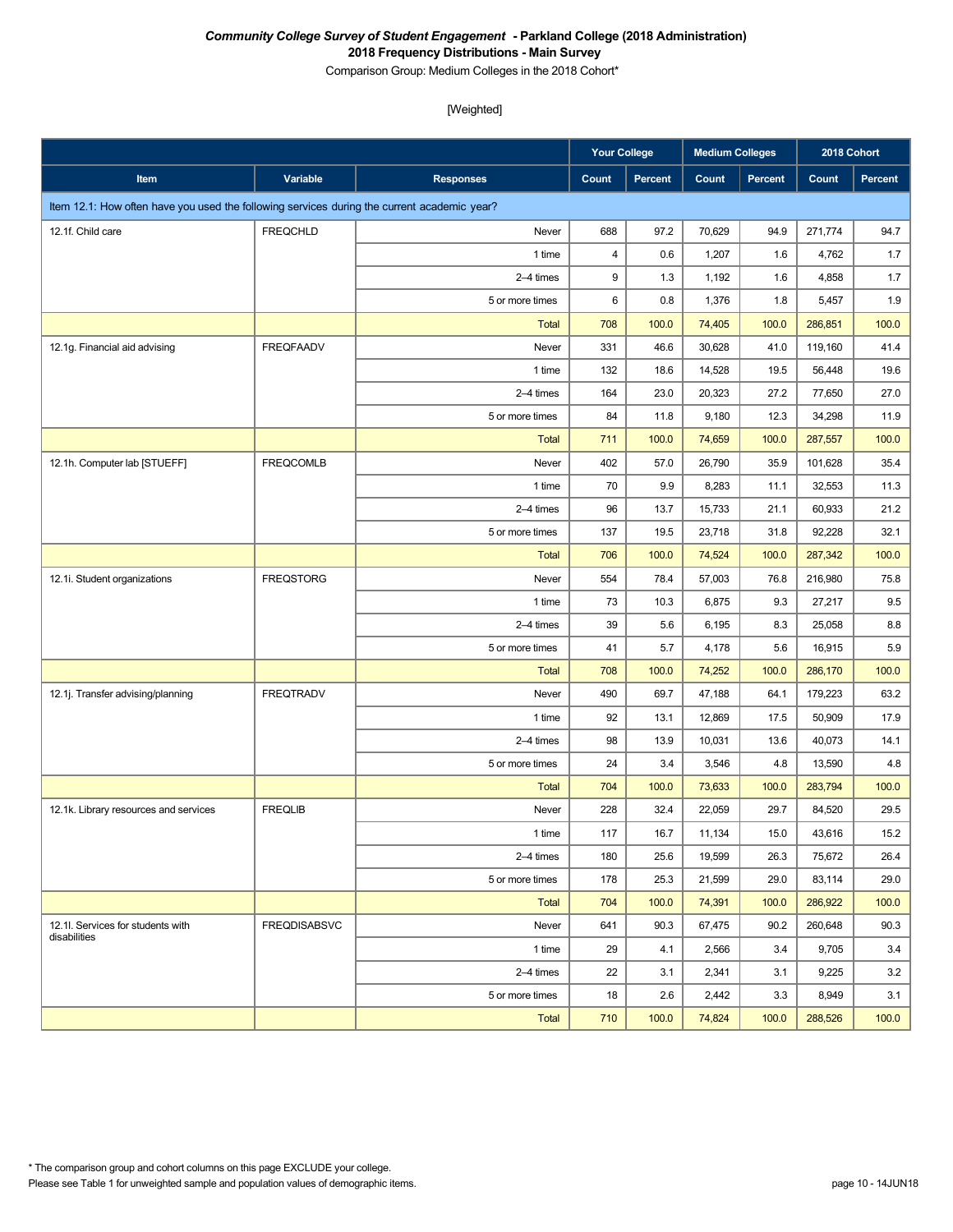Comparison Group: Medium Colleges in the 2018 Cohort\*

|                                                                                             |                    |                  | <b>Your College</b> |                | <b>Medium Colleges</b> |                | 2018 Cohort |                |
|---------------------------------------------------------------------------------------------|--------------------|------------------|---------------------|----------------|------------------------|----------------|-------------|----------------|
| Item                                                                                        | Variable           | <b>Responses</b> | Count               | <b>Percent</b> | Count                  | <b>Percent</b> | Count       | <b>Percent</b> |
| Item 12.1: How often have you used the following services during the current academic year? |                    |                  |                     |                |                        |                |             |                |
| 12.1m. Services for active military and                                                     | <b>FREQMILSVCS</b> | Never            | 680                 | 95.7           | 69,399                 | 92.8           | 267,558     | 92.8           |
| veterans                                                                                    |                    | 1 time           | 9                   | 1.3            | 1,593                  | 2.1            | 6,777       | 2.3            |
|                                                                                             |                    | 2-4 times        | 9                   | 1.2            | 1,860                  | 2.5            | 7,159       | 2.5            |
|                                                                                             |                    | 5 or more times  | 13                  | 1.9            | 1,922                  | 2.6            | 6,909       | 2.4            |
|                                                                                             |                    | <b>Total</b>     | 711                 | 100.0          | 74,773                 | 100.0          | 288,402     | 100.0          |
| Item 12.2: How satisfied are you with the services?                                         |                    |                  |                     |                |                        |                |             |                |
| 12.2a. Academic advising/planning                                                           | <b>SATACAD</b>     | Not at all       | 45                  | 6.5            | 4,865                  | 6.6            | 19,416      | 6.9            |
|                                                                                             |                    | Somewhat         | 274                 | 39.3           | 28,432                 | 38.7           | 110,553     | 39.0           |
|                                                                                             |                    | Very             | 281                 | 40.3           | 29,203                 | 39.7           | 110,731     | 39.1           |
|                                                                                             |                    | N.A.             | 97                  | 13.9           | 10,974                 | 14.9           | 42,503      | 15.0           |
|                                                                                             |                    | <b>Total</b>     | 698                 | 100.0          | 73,474                 | 100.0          | 283,202     | 100.0          |
| 12.2b. Career counseling                                                                    | SATCACOU           | Not at all       | 33                  | 4.8            | 4,889                  | 6.8            | 20,001      | 7.2            |
|                                                                                             |                    | Somewhat         | 99                  | 14.5           | 13,006                 | 18.0           | 53,335      | 19.1           |
|                                                                                             |                    | Very             | 116                 | 17.1           | 12,320                 | 17.1           | 48,462      | 17.4           |
|                                                                                             |                    | N.A.             | 433                 | 63.6           | 41,960                 | 58.1           | 156,873     | 56.3           |
|                                                                                             |                    | <b>Total</b>     | 681                 | 100.0          | 72,175                 | 100.0          | 278,670     | 100.0          |
| 12.2c. Job placement assistance                                                             | <b>SATJOBPL</b>    | Not at all       | 28                  | 4.2            | 5,067                  | 7.1            | 20,318      | 7.4            |
|                                                                                             |                    | Somewhat         | 27                  | 4.0            | 6,162                  | 8.6            | 25,203      | 9.2            |
|                                                                                             |                    | Very             | 29                  | 4.3            | 4,642                  | 6.5            | 18,133      | 6.6            |
|                                                                                             |                    | N.A.             | 581                 | 87.5           | 55,535                 | 77.8           | 211,585     | 76.9           |
|                                                                                             |                    | <b>Total</b>     | 665                 | 100.0          | 71,406                 | 100.0          | 275,239     | 100.0          |
| 12.2d. Peer or other tutoring                                                               | <b>SATTUTOR</b>    | Not at all       | 17                  | 2.6            | 3,730                  | 5.2            | 15,356      | 5.6            |
|                                                                                             |                    | Somewhat         | 71                  | 10.7           | 11,924                 | 16.7           | 47,720      | 17.3           |
|                                                                                             |                    | Very             | 94                  | 14.1           | 14,843                 | 20.8           | 57,905      | 21.0           |
|                                                                                             |                    | N.A.             | 482                 | 72.6           | 40,955                 | 57.3           | 154,445     | 56.1           |
|                                                                                             |                    | <b>Total</b>     | 664                 | 100.0          | 71,452                 | 100.0          | 275,426     | 100.0          |
| 12.2e. Skill labs (writing, math, etc.)                                                     | <b>SATLAB</b>      | Not at all       | 24                  | 3.7            | 3,162                  | 4.4            | 12,701      | 4.6            |
|                                                                                             |                    | Somewhat         | 78                  | 11.7           | 14,077                 | 19.7           | 56,112      | 20.4           |
|                                                                                             |                    | Very             | 101                 | 15.1           | 16,341                 | 22.9           | 64,105      | 23.3           |
|                                                                                             |                    | N.A.             | 464                 | 69.5           | 37,709                 | 52.9           | 141,889     | 51.6           |
|                                                                                             |                    | Total            | 667                 | 100.0          | 71,288                 | 100.0          | 274,807     | 100.0          |
| 12.2f. Child care                                                                           | <b>SATCHLD</b>     | Not at all       | 22                  | 3.4            | 3,885                  | 5.5            | 15,324      | 5.6            |
|                                                                                             |                    | Somewhat         | 16                  | 2.4            | 3,133                  | 4.4            | 12,923      | 4.7            |
|                                                                                             |                    | Very             | 13                  | 1.9            | 3,054                  | 4.3            | 12,126      | 4.4            |
|                                                                                             |                    | N.A.             | 608                 | 92.3           | 60,710                 | 85.8           | 232,590     | 85.2           |
|                                                                                             |                    | Total            | 659                 | 100.0          | 70,782                 | 100.0          | 272,963     | 100.0          |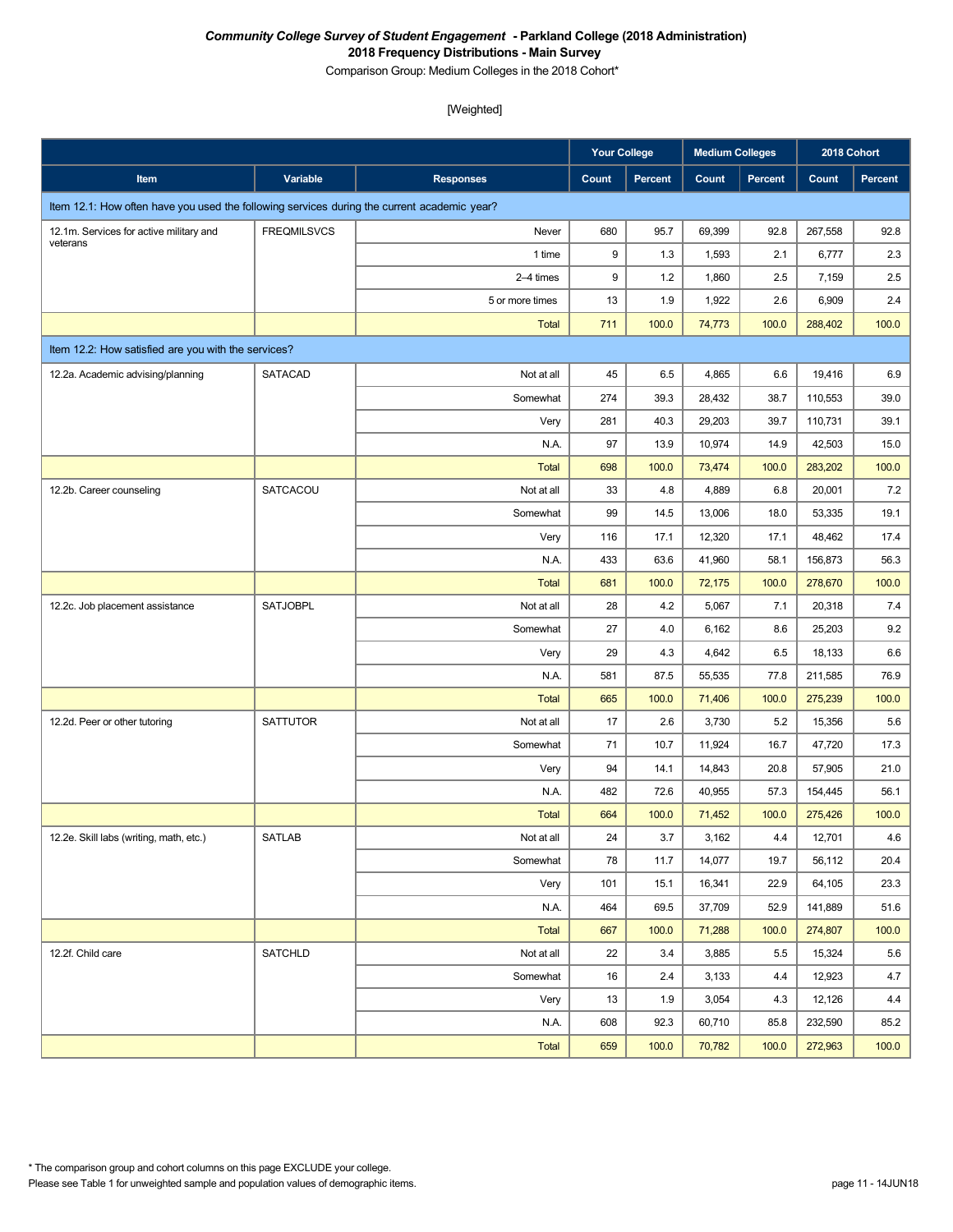Comparison Group: Medium Colleges in the 2018 Cohort\*

|                                                     |                   |                  | <b>Your College</b> |         | <b>Medium Colleges</b> |                | 2018 Cohort |         |
|-----------------------------------------------------|-------------------|------------------|---------------------|---------|------------------------|----------------|-------------|---------|
| Item                                                | Variable          | <b>Responses</b> | Count               | Percent | Count                  | <b>Percent</b> | Count       | Percent |
| Item 12.2: How satisfied are you with the services? |                   |                  |                     |         |                        |                |             |         |
| 12.2g. Financial aid advising                       | SATFAADV          | Not at all       | 45                  | 6.8     | 6,213                  | 8.7            | 24,033      | 8.7     |
|                                                     |                   | Somewhat         | 120                 | 18.1    | 16,590                 | 23.2           | 63,616      | 23.1    |
|                                                     |                   | Very             | 198                 | 29.7    | 22,273                 | 31.1           | 85,164      | 30.9    |
|                                                     |                   | N.A.             | 302                 | 45.4    | 26,535                 | 37.1           | 102,949     | 37.3    |
|                                                     |                   | <b>Total</b>     | 665                 | 100.0   | 71,611                 | 100.0          | 275,762     | 100.0   |
| 12.2h. Computer lab                                 | <b>SATCOMLB</b>   | Not at all       | 19                  | 2.9     | 2,603                  | 3.6            | 10,268      | 3.7     |
|                                                     |                   | Somewhat         | 90                  | 13.6    | 15,534                 | 21.8           | 60,452      | 22.0    |
|                                                     |                   | Very             | 184                 | 28.0    | 29,676                 | 41.6           | 115,404     | 41.9    |
|                                                     |                   | N.A.             | 366                 | 55.5    | 23,565                 | 33.0           | 89,267      | 32.4    |
|                                                     |                   | <b>Total</b>     | 659                 | 100.0   | 71,378                 | 100.0          | 275,391     | 100.0   |
| 12.2i. Student organizations                        | <b>SATSTORG</b>   | Not at all       | 29                  | 4.3     | 3,909                  | 5.5            | 15,770      | 5.8     |
|                                                     |                   | Somewhat         | 70                  | 10.5    | 9,780                  | 13.8           | 39,732      | 14.6    |
|                                                     |                   | Very             | 67                  | 10.0    | 8,055                  | 11.4           | 31,902      | 11.7    |
|                                                     |                   | N.A.             | 502                 | 75.2    | 48,933                 | 69.2           | 185,275     | 67.9    |
|                                                     |                   | <b>Total</b>     | 667                 | 100.0   | 70,676                 | 100.0          | 272,679     | 100.0   |
| 12.2j. Transfer advising/planning                   | <b>SATTRADV</b>   | Not at all       | 44                  | 6.6     | 4,756                  | 6.8            | 19,220      | 7.1     |
|                                                     |                   | Somewhat         | 87                  | 13.3    | 12,607                 | 18.0           | 50,081      | 18.5    |
|                                                     |                   | Very             | 94                  | 14.4    | 12,399                 | 17.7           | 49,003      | 18.1    |
|                                                     |                   | N.A.             | 432                 | 65.7    | 40,355                 | 57.6           | 152,236     | 56.3    |
|                                                     |                   | <b>Total</b>     | 658                 | 100.0   | 70,117                 | 100.0          | 270,541     | 100.0   |
| 12.2k. Library resources and services               | <b>SATLIB</b>     | Not at all       | 30                  | 4.4     | 2,604                  | 3.6            | 10,097      | 3.7     |
|                                                     |                   | Somewhat         | 148                 | 22.0    | 17,060                 | 23.9           | 66,504      | 24.1    |
|                                                     |                   | Very             | 279                 | 41.5    | 32,418                 | 45.4           | 124,588     | 45.2    |
|                                                     |                   | N.A.             | 216                 | 32.1    | 19,367                 | 27.1           | 74,377      | 27.0    |
|                                                     |                   | <b>Total</b>     | 673                 | 100.0   | 71,449                 | 100.0          | 275,566     | 100.0   |
| 12.2l. Services for students with<br>disabilities   | SATDISABSVC       | Not at all       | 25                  | 3.7     | 3,216                  | 4.5            | 12,823      | 4.7     |
|                                                     |                   | Somewhat         | 29                  | 4.3     | 4,079                  | 5.7            | 16,190      | 5.9     |
|                                                     |                   | Very             | 42                  | 6.3     | 5,655                  | 7.9            | 21,707      | 7.9     |
|                                                     |                   | N.A.             | 570                 | 85.7    | 58,389                 | 81.8           | 224,598     | 81.6    |
|                                                     |                   | Total            | 665                 | 100.0   | 71,339                 | 100.0          | 275,317     | 100.0   |
| 12.2m. Services for active military and<br>veterans | <b>SATMILSVCS</b> | Not at all       | 36                  | 5.5     | 3,518                  | 4.9            | 14,218      | 5.2     |
|                                                     |                   | Somewhat         | 19                  | 2.8     | 3,311                  | 4.6            | 13,639      | 5.0     |
|                                                     |                   | Very             | 21                  | 3.1     | 4,661                  | 6.5            | 17,759      | 6.5     |
|                                                     |                   | N.A.             | 591                 | 88.6    | 59,832                 | 83.9           | 229,404     | 83.4    |
|                                                     |                   | Total            | 667                 | 100.0   | 71,322                 | 100.0          | 275,020     | 100.0   |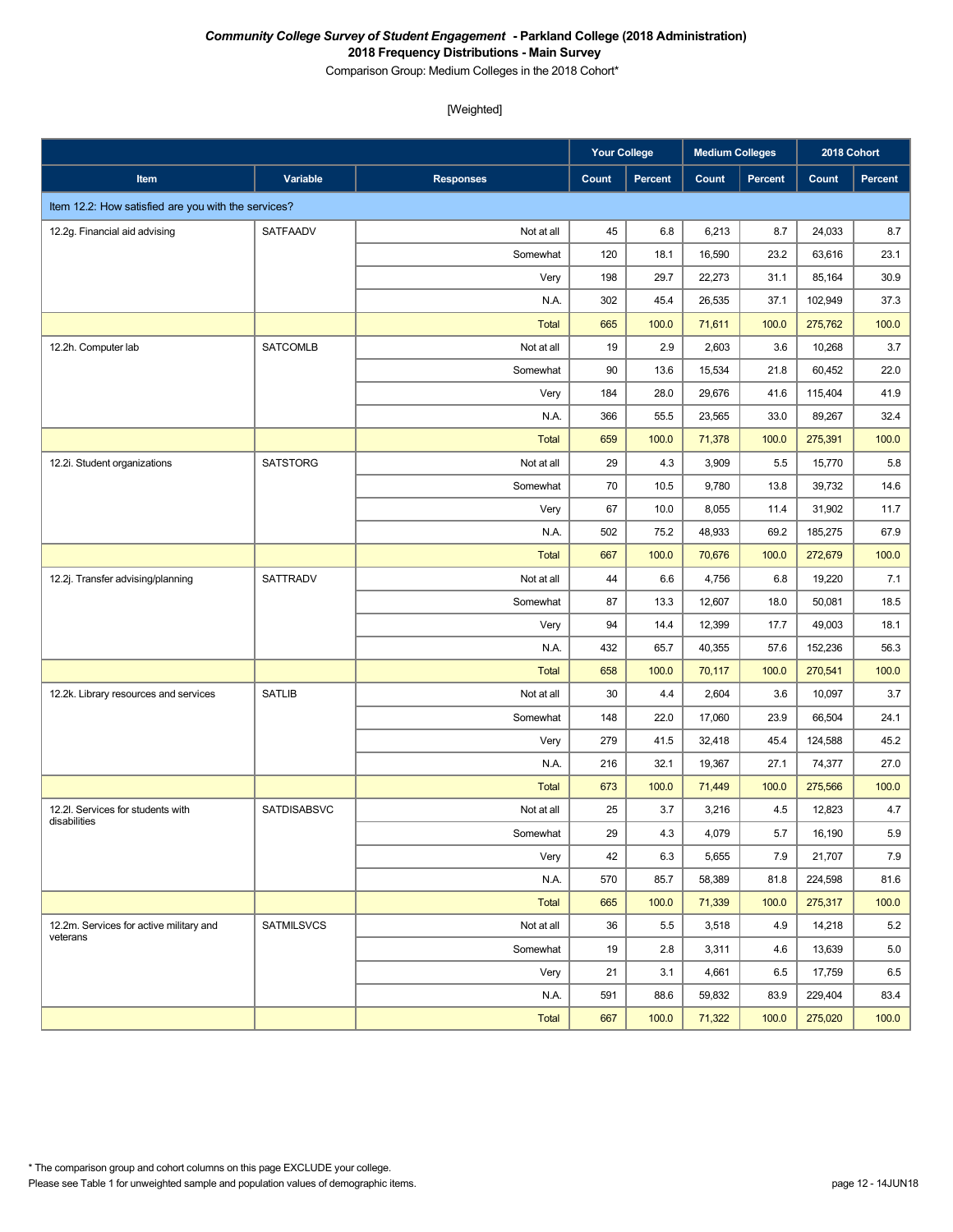Comparison Group: Medium Colleges in the 2018 Cohort\*

|                                                                   |                 |                  | <b>Your College</b> |         | <b>Medium Colleges</b> |                | 2018 Cohort |         |
|-------------------------------------------------------------------|-----------------|------------------|---------------------|---------|------------------------|----------------|-------------|---------|
| Item                                                              | Variable        | <b>Responses</b> | Count               | Percent | Count                  | <b>Percent</b> | Count       | Percent |
| Item 12.3: How important are the services to you at this college? |                 |                  |                     |         |                        |                |             |         |
| 12.3a. Academic advising/planning                                 | <b>IMPACAD</b>  | Not at all       | 54                  | 7.8     | 5,434                  | 7.4            | 20,873      | 7.4     |
|                                                                   |                 | Somewhat         | 170                 | 24.8    | 17,527                 | 24.0           | 66,701      | 23.7    |
|                                                                   |                 | Very             | 462                 | 67.4    | 50,058                 | 68.6           | 193,510     | 68.8    |
|                                                                   |                 | <b>Total</b>     | 685                 | 100.0   | 73,019                 | 100.0          | 281,083     | 100.0   |
| 12.3b. Career counseling                                          | <b>IMPCACOU</b> | Not at all       | 192                 | 28.7    | 16,693                 | 23.4           | 62,734      | 22.8    |
|                                                                   |                 | Somewhat         | 169                 | 25.2    | 20,145                 | 28.2           | 77,073      | 28.0    |
|                                                                   |                 | Very             | 309                 | 46.2    | 34,491                 | 48.4           | 135,328     | 49.2    |
|                                                                   |                 | <b>Total</b>     | 670                 | 100.0   | 71,330                 | 100.0          | 275,135     | 100.0   |
| 12.3c. Job placement assistance                                   | <b>IMPJOBPL</b> | Not at all       | 282                 | 42.9    | 24,475                 | 34.8           | 93,889      | 34.6    |
|                                                                   |                 | Somewhat         | 193                 | 29.4    | 20,478                 | 29.1           | 79,915      | 29.5    |
|                                                                   |                 | Very             | 182                 | 27.7    | 25,441                 | 36.1           | 97,415      | 35.9    |
|                                                                   |                 | <b>Total</b>     | 657                 | 100.0   | 70,394                 | 100.0          | 271,220     | 100.0   |
| 12.3d. Peer or other tutoring                                     | <b>IMPTUTOR</b> | Not at all       | 241                 | 36.3    | 19,625                 | 27.8           | 74,070      | 27.2    |
|                                                                   |                 | Somewhat         | 204                 | 30.7    | 20,395                 | 28.9           | 79,249      | 29.1    |
|                                                                   |                 | Very             | 219                 | 33.0    | 30,602                 | 43.3           | 118,657     | 43.6    |
|                                                                   |                 | <b>Total</b>     | 665                 | 100.0   | 70,623                 | 100.0          | 271,976     | 100.0   |
| 12.3e. Skill labs (writing, math, etc.)                           | <b>IMPLAB</b>   | Not at all       | 244                 | 36.5    | 18,416                 | 26.2           | 68,966      | 25.5    |
|                                                                   |                 | Somewhat         | 204                 | 30.6    | 21,241                 | 30.2           | 82,473      | 30.4    |
|                                                                   |                 | Very             | 221                 | 33.0    | 30,582                 | 43.5           | 119,458     | 44.1    |
|                                                                   |                 | <b>Total</b>     | 669                 | 100.0   | 70,239                 | 100.0          | 270,897     | 100.0   |
| 12.3f. Child care                                                 | <b>IMPCHLD</b>  | Not at all       | 382                 | 58.0    | 36,398                 | 52.2           | 139,588     | 52.0    |
|                                                                   |                 | Somewhat         | 116                 | 17.6    | 12,893                 | 18.5           | 50,524      | 18.8    |
|                                                                   |                 | Very             | 161                 | 24.4    | 20,417                 | 29.3           | 78,210      | 29.1    |
|                                                                   |                 | <b>Total</b>     | 659                 | 100.0   | 69,707                 | 100.0          | 268,321     | 100.0   |
| 12.3g. Financial aid advising                                     | <b>IMPFAADV</b> | Not at all       | 165                 | 24.9    | 13,299                 | 18.8           | 51,066      | 18.7    |
|                                                                   |                 | Somewhat         | 101                 | 15.2    | 12,558                 | 17.7           | 48,830      | 17.9    |
|                                                                   |                 | Very             | 397                 | 59.9    | 45,031                 | 63.5           | 172,917     | 63.4    |
|                                                                   |                 | <b>Total</b>     | 662                 | 100.0   | 70,888                 | 100.0          | 272,813     | 100.0   |
| 12.3h. Computer lab                                               | <b>IMPCOMLB</b> | Not at all       | 205                 | 30.9    | 13,618                 | 19.2           | 51,487      | 18.9    |
|                                                                   |                 | Somewhat         | 165                 | 24.9    | 18,564                 | 26.2           | 71,614      | 26.2    |
|                                                                   |                 | Very             | 293                 | 44.2    | 38,653                 | 54.6           | 149,809     | 54.9    |
|                                                                   |                 | <b>Total</b>     | 664                 | 100.0   | 70,836                 | 100.0          | 272,910     | 100.0   |
| 12.3i. Student organizations                                      | <b>IMPSTORG</b> | Not at all       | 293                 | 44.0    | 27,837                 | 39.9           | 105,100     | 39.1    |
|                                                                   |                 | Somewhat         | 214                 | 32.1    | 23,250                 | 33.3           | 90,480      | 33.7    |
|                                                                   |                 | Very             | 159                 | 23.9    | 18,654                 | 26.7           | 73,058      | 27.2    |
|                                                                   |                 | <b>Total</b>     | 666                 | 100.0   | 69,741                 | 100.0          | 268,639     | 100.0   |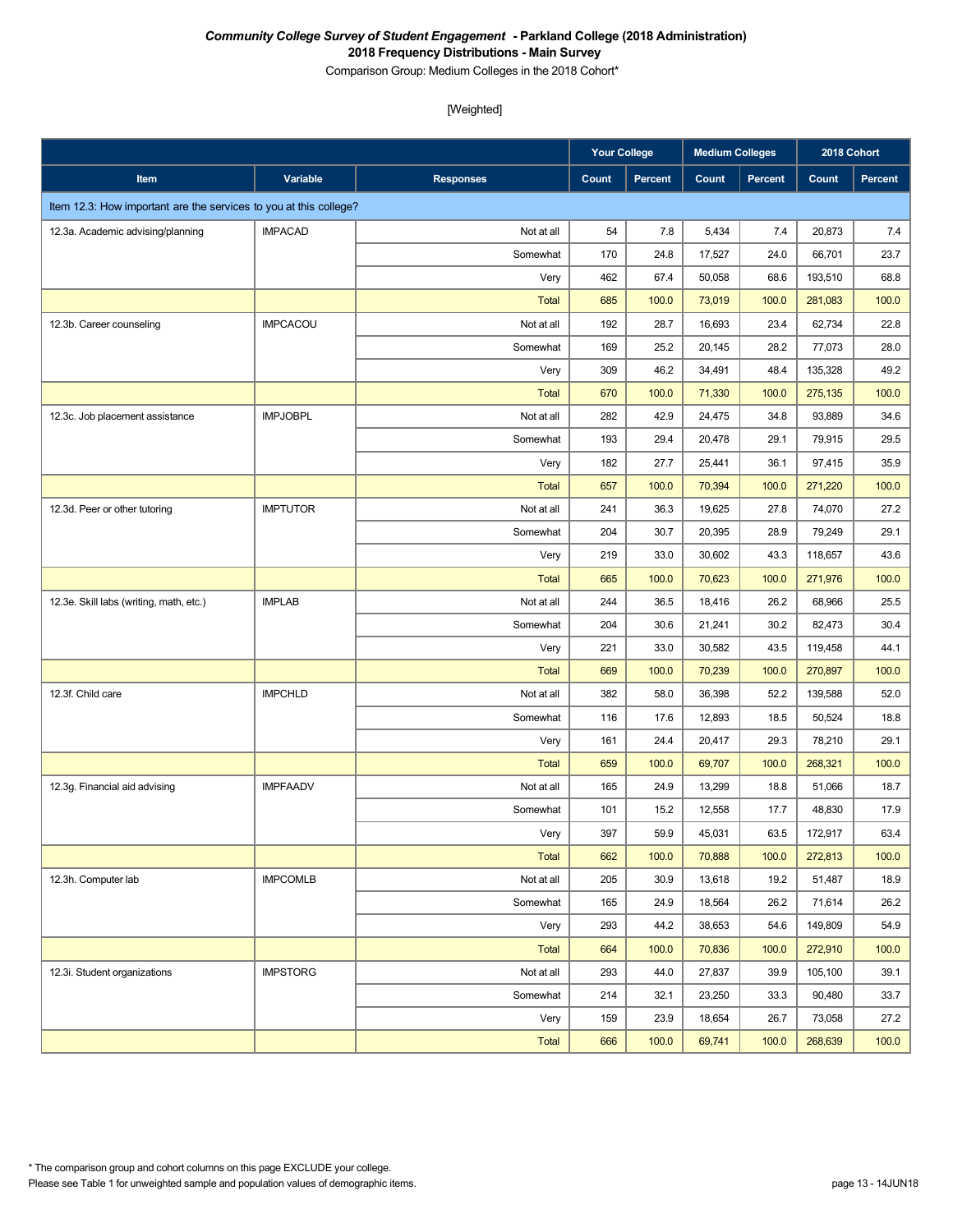Comparison Group: Medium Colleges in the 2018 Cohort\*

|                                                                                         |                    |                                                                                                       | <b>Your College</b> |         | <b>Medium Colleges</b> |                | 2018 Cohort |                |
|-----------------------------------------------------------------------------------------|--------------------|-------------------------------------------------------------------------------------------------------|---------------------|---------|------------------------|----------------|-------------|----------------|
| Item                                                                                    | <b>Variable</b>    | <b>Responses</b>                                                                                      | Count               | Percent | Count                  | <b>Percent</b> | Count       | <b>Percent</b> |
| Item 12.3: How important are the services to you at this college?                       |                    |                                                                                                       |                     |         |                        |                |             |                |
| 12.3j. Transfer advising/planning                                                       | <b>IMPTRADV</b>    | Not at all                                                                                            | 223                 | 33.9    | 19,221                 | 27.7           | 72,630      | 27.2           |
|                                                                                         |                    | Somewhat                                                                                              | 158                 | 24.0    | 16,391                 | 23.6           | 62,992      | 23.6           |
|                                                                                         |                    | Very                                                                                                  | 277                 | 42.1    | 33,755                 | 48.7           | 131,781     | 49.3           |
|                                                                                         |                    | Total                                                                                                 | 659                 | 100.0   | 69,366                 | 100.0          | 267,403     | 100.0          |
| 12.3k. Library resources and services                                                   | <b>IMPLIB</b>      | Not at all                                                                                            | 147                 | 21.8    | 10,757                 | 15.1           | 40,905      | 14.9           |
|                                                                                         |                    | Somewhat                                                                                              | 166                 | 24.6    | 17,596                 | 24.8           | 68,686      | 25.1           |
|                                                                                         |                    | Very                                                                                                  | 361                 | 53.6    | 42,654                 | 60.1           | 164,126     | 60.0           |
|                                                                                         |                    | <b>Total</b>                                                                                          | 673                 | 100.0   | 71,006                 | 100.0          | 273,717     | 100.0          |
| 12.3I. Services for students with<br>disabilities                                       | <b>IMPDISABSVC</b> | Not at all                                                                                            | 321                 | 48.3    | 27,881                 | 39.6           | 107,903     | 39.7           |
|                                                                                         |                    | Somewhat                                                                                              | 88                  | 13.3    | 10,203                 | 14.5           | 40,035      | 14.7           |
|                                                                                         |                    | Very                                                                                                  | 255                 | 38.4    | 32,383                 | 46.0           | 123,579     | 45.5           |
|                                                                                         |                    | <b>Total</b>                                                                                          | 664                 | 100.0   | 70,467                 | 100.0          | 271,517     | 100.0          |
| 12.3m. Services for active military and<br>veterans                                     | <b>IMPMILSVCS</b>  | Not at all                                                                                            | 351                 | 52.8    | 29,988                 | 42.6           | 116,584     | 43.0           |
|                                                                                         |                    | Somewhat                                                                                              | 87                  | 13.1    | 10,730                 | 15.2           | 41,932      | 15.4           |
|                                                                                         |                    | Very                                                                                                  | 227                 | 34.2    | 29,720                 | 42.2           | 112,890     | 41.6           |
|                                                                                         |                    | <b>Total</b>                                                                                          | 666                 | 100.0   | 70,437                 | 100.0          | 271,406     | 100.0          |
| Item 13                                                                                 |                    |                                                                                                       |                     |         |                        |                |             |                |
| 13. During the current academic term at<br>this college, I completed registration       | <b>COMPLREG</b>    | No; I was not registered for any of my<br>courses before the first class session(s)                   | 10                  | 1.4     | 1,425                  | 1.9            | 5,598       | 1.9            |
| before the first class session(s).                                                      |                    | Partly; I was registered for some of my<br>courses before the first class session(s)                  | 15                  | 2.0     | 1,798                  | 2.3            | 7,651       | 2.6            |
|                                                                                         |                    | Mostly; I was registered for most of my<br>courses before the first class session(s)                  | 30                  | 4.1     | 5,355                  | 7.0            | 21,459      | 7.3            |
|                                                                                         |                    | Yes; I was registered for all of my courses<br>before the first class session(s)                      | 669                 | 92.5    | 67,971                 | 88.8           | 260,756     | 88.3           |
|                                                                                         |                    | Total                                                                                                 | 723                 | 100.0   | 76,549                 | 100.0          | 295,464     | 100.0          |
| Item 14                                                                                 |                    |                                                                                                       |                     |         |                        |                |             |                |
| 14. The one response that best describes<br>my experience with orientation when I first | <b>EXPORIENT</b>   | I was unable to participate in orientation<br>due to scheduling or other issues                       | 101                 | 14.1    | 13,299                 | 17.5           | 50,320      | 17.1           |
| came to this college is:                                                                |                    | I was not aware of a college orientation                                                              | 81                  | 11.4    | 12,485                 | 16.4           | 49,504      | 16.9           |
|                                                                                         |                    | I enrolled in an orientation course as part<br>of my course schedule during my first<br>academic term | 48                  | 6.8     | 5,871                  | 7.7            | 21,574      | 7.3            |
|                                                                                         |                    | I attended an on-campus orientation prior<br>to the beginning of classes                              | 454                 | 63.8    | 33,666                 | 44.2           | 129,610     | 44.1           |
|                                                                                         |                    | I took part in an online orientation prior to<br>the beginning of classes                             | 28                  | 3.9     | 10,793                 | 14.2           | 42,765      | 14.6           |
|                                                                                         |                    | <b>Total</b>                                                                                          | 713                 | 100.0   | 76,114                 | 100.0          | 293,773     | 100.0          |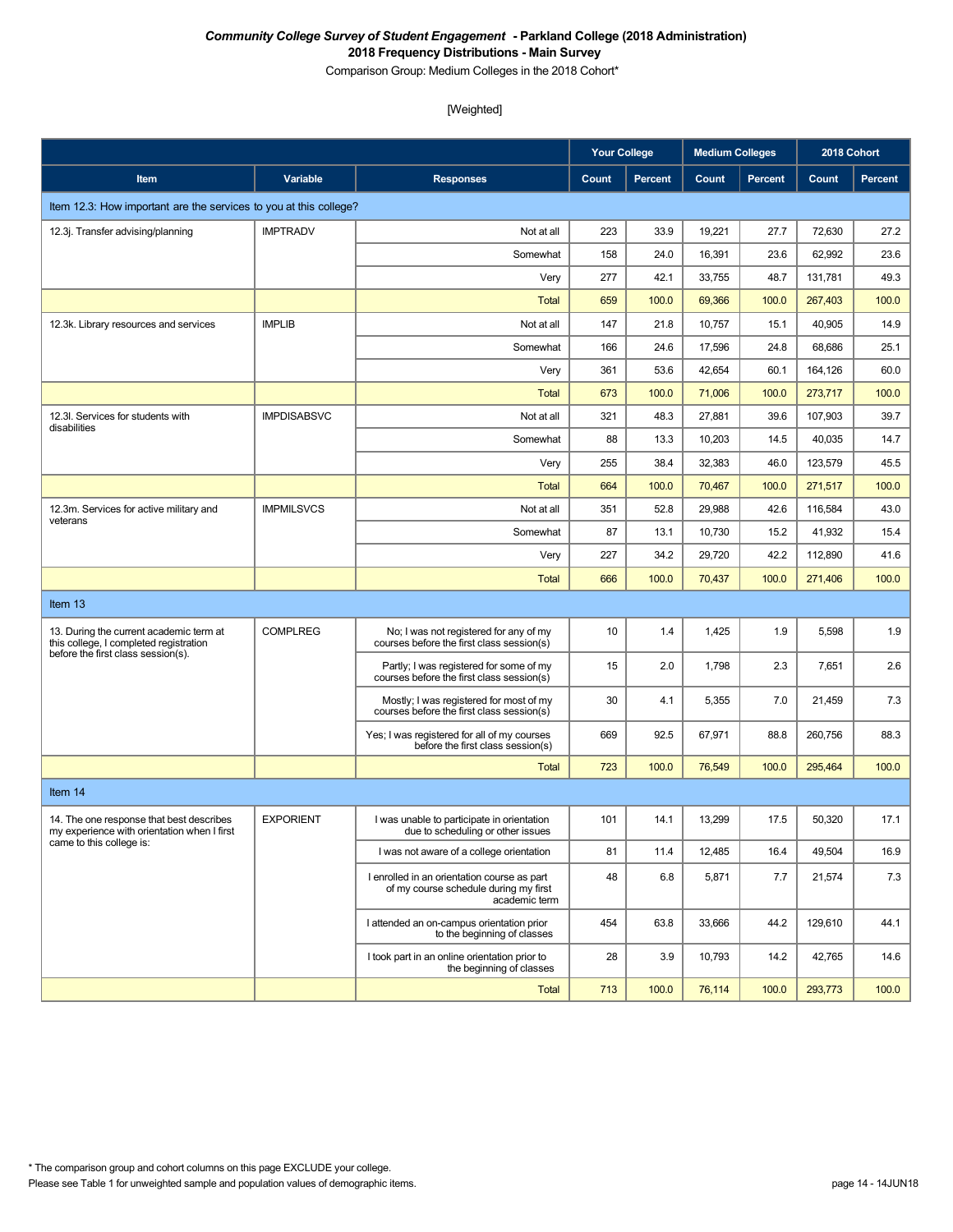Comparison Group: Medium Colleges in the 2018 Cohort\*

# [Weighted]

|                                                                                                                                                     |                    |                                                                                    | <b>Your College</b> |                | <b>Medium Colleges</b> |                | 2018 Cohort |                |
|-----------------------------------------------------------------------------------------------------------------------------------------------------|--------------------|------------------------------------------------------------------------------------|---------------------|----------------|------------------------|----------------|-------------|----------------|
| Item                                                                                                                                                | Variable           | <b>Responses</b>                                                                   | Count               | <b>Percent</b> | Count                  | <b>Percent</b> | Count       | <b>Percent</b> |
| Item 15                                                                                                                                             |                    |                                                                                    |                     |                |                        |                |             |                |
| 15. During my first academic year at this<br>college, I participated in a first-year                                                                | <b>PARTICFYE</b>   | No                                                                                 | 586                 | 81.9           | 62,382                 | 81.8           | 240.609     | 81.7           |
| experience program.                                                                                                                                 |                    | Yes                                                                                | 129                 | 18.1           | 13,909                 | 18.2           | 53,874      | 18.3           |
|                                                                                                                                                     |                    | <b>Total</b>                                                                       | 715                 | 100.0          | 76,291                 | 100.0          | 294,483     | 100.0          |
| Item 16                                                                                                                                             |                    |                                                                                    |                     |                |                        |                |             |                |
| 16. During my first academic term at this<br>college, I participated in an organized                                                                | <b>PARTICLRNC</b>  | No                                                                                 | 632                 | 88.5           | 69,089                 | 90.7           | 265,271     | 90.3           |
| learning community (a formal program in<br>which groups of students take two or<br>more classes together).                                          |                    | Yes                                                                                | 82                  | 11.5           | 7,082                  | 9.3            | 28,638      | 9.7            |
|                                                                                                                                                     |                    | <b>Total</b>                                                                       | 714                 | 100.0          | 76,171                 | 100.0          | 293,909     | 100.0          |
| Item 17                                                                                                                                             |                    |                                                                                    |                     |                |                        |                |             |                |
| 17. During my first academic term at this<br>college, I participated in a student                                                                   | <b>PARTICSSC</b>   | No                                                                                 | 616                 | 85.7           | 55,954                 | 73.4           | 208,487     | 70.9           |
| success course (a course that teaches<br>the skills needed to succeed in college).                                                                  |                    | Yes                                                                                | 103                 | 14.3           | 20,252                 | 26.6           | 85,661      | 29.1           |
|                                                                                                                                                     |                    | <b>Total</b>                                                                       | 719                 | 100.0          | 76,206                 | 100.0          | 294,148     | 100.0          |
| Item 18                                                                                                                                             |                    |                                                                                    |                     |                |                        |                |             |                |
| 18. I was told that I should enroll in a<br>developmental/remedial course (also                                                                     | <b>TOLDENRDEV</b>  | Did not enroll in any of these courses                                             | 120                 | 16.7           | 13,502                 | 17.7           | 51,279      | 17.4           |
| referred to as Basic Skills, College Prep,<br>etc.) in my first academic term at this                                                               |                    | Did enroll in one of these courses                                                 | 123                 | 17.2           | 15,133                 | 19.9           | 59,784      | 20.3           |
| college, and I                                                                                                                                      |                    | Did enroll in more than one of these<br>courses                                    | 70                  | 9.7            | 10,743                 | 14.1           | 43,908      | 14.9           |
|                                                                                                                                                     |                    | N.A.                                                                               | 403                 | 56.4           | 36,753                 | 48.3           | 139,111     | 47.3           |
|                                                                                                                                                     |                    | <b>Total</b>                                                                       | 715                 | 100.0          | 76,131                 | 100.0          | 294,083     | 100.0          |
| Item 19                                                                                                                                             |                    |                                                                                    |                     |                |                        |                |             |                |
| 19. During the current academic term at<br>this college, my instructors clearly<br>explained a class attendance policy that                         | <b>ATTNDPOLICY</b> | None of my instructors explained a class<br>attendance policy                      | 18                  | 2.5            | 1,965                  | 2.6            | 6,946       | 2.4            |
| specified how many classes I could miss<br>without a penalty.                                                                                       |                    | Some of my instructors explained a class<br>attendance policy                      | 53                  | 7.5            | 5,432                  | 7.1            | 19,842      | 6.7            |
|                                                                                                                                                     |                    | Most of my instructors explained a class<br>attendance policy                      | 101                 | 14.2           | 10,730                 | 14.1           | 40,214      | 13.6           |
|                                                                                                                                                     |                    | All of my instructors explained a class<br>attendance policy                       | 541                 | 75.8           | 58,168                 | 76.2           | 227,612     | 77.3           |
|                                                                                                                                                     |                    | <b>Total</b>                                                                       | 714                 | 100.0          | 76,296                 | 100.0          | 294,614     | 100.0          |
| Item 20                                                                                                                                             |                    |                                                                                    |                     |                |                        |                |             |                |
| 20. Before the end of my first academic<br>term at this college, an advisor helped me                                                               | <b>DEVACADPLN</b>  | No                                                                                 | 234                 | 33.0           | 26,479                 | 34.8           | 101,957     | 34.7           |
| develop an academic plan (a<br>personalized plan with a defined<br>sequence of courses for completing a<br>college certificate or degree and/or for |                    | Yes                                                                                | 387                 | 54.6           | 37,476                 | 49.3           | 147,338     | 50.2           |
| transferring to a 4-year college or<br>university).                                                                                                 |                    | I'm still in my first academic term: I have<br>not yet developed an academic plan. | 88                  | 12.4           | 12,103                 | 15.9           | 44,469      | 15.1           |
|                                                                                                                                                     |                    | <b>Total</b>                                                                       | 708                 | 100.0          | 76,058                 | 100.0          | 293,764     | 100.0          |
| Item 21                                                                                                                                             |                    |                                                                                    |                     |                |                        |                |             |                |
| 21. Someone at this college contacts me<br>if I am struggling with my studies to help                                                               | <b>STRGLASSIST</b> | No                                                                                 | 355                 | 50.0           | 36,818                 | 48.4           | 144,986     | 49.3           |
| me get the assistance I need.                                                                                                                       |                    | Yes                                                                                | 119                 | 16.7           | 16,574                 | 21.8           | 63,740      | 21.7           |
|                                                                                                                                                     |                    | N.A.                                                                               | 237                 | 33.3           | 22,699                 | 29.8           | 85,110      | 29.0           |
|                                                                                                                                                     |                    | <b>Total</b>                                                                       | 711                 | 100.0          | 76,091                 | 100.0          | 293,836     | 100.0          |

\* The comparison group and cohort columns on this page EXCLUDE your college.

Please see Table 1 for unweighted sample and population values of demographic items.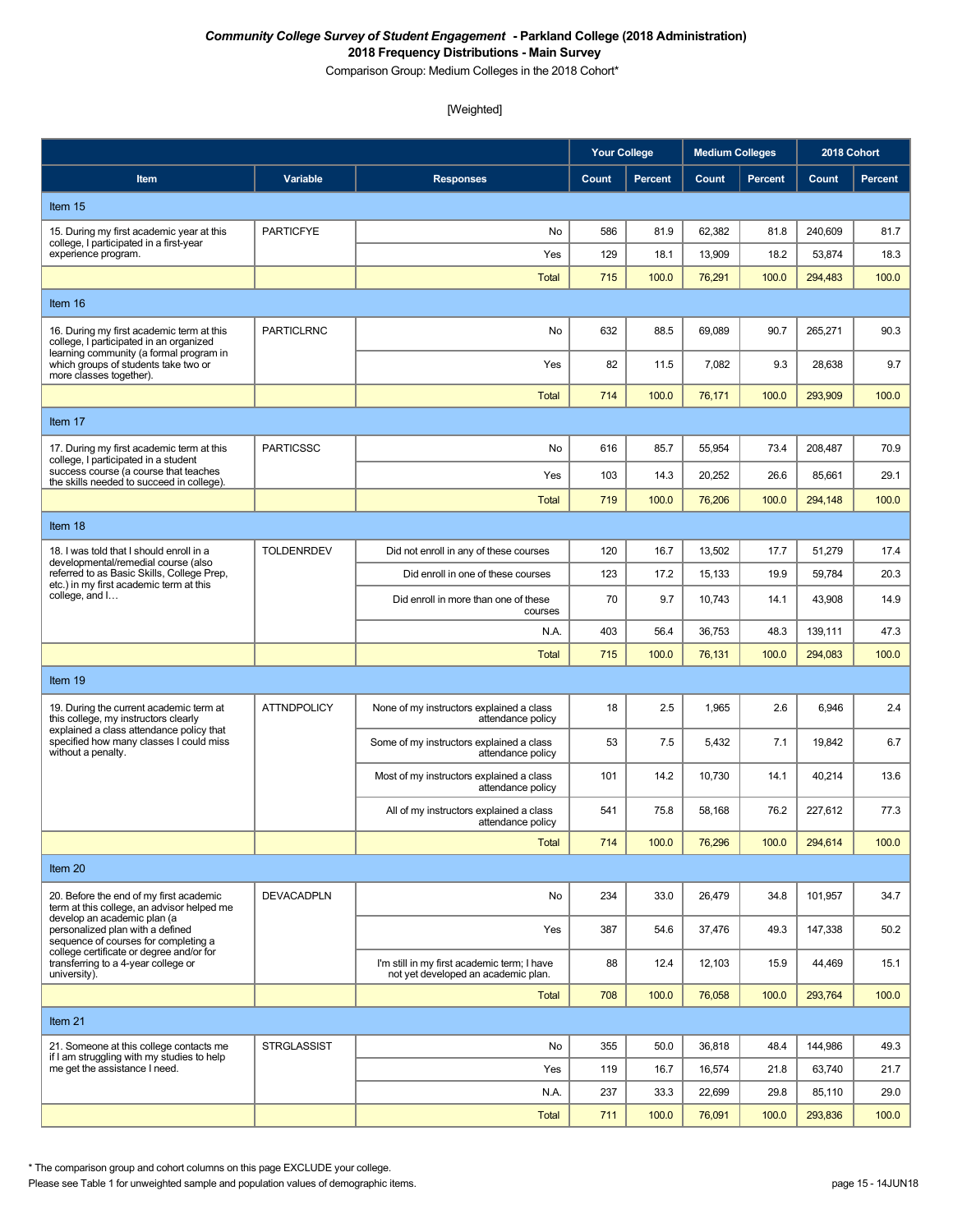Comparison Group: Medium Colleges in the 2018 Cohort\*

#### [Weighted]

|                                                                                   |                 |                                                                                                                  | <b>Your College</b> |                | <b>Medium Colleges</b> |                | 2018 Cohort |         |
|-----------------------------------------------------------------------------------|-----------------|------------------------------------------------------------------------------------------------------------------|---------------------|----------------|------------------------|----------------|-------------|---------|
| Item                                                                              | Variable        | <b>Responses</b>                                                                                                 | Count               | <b>Percent</b> | Count                  | <b>Percent</b> | Count       | Percent |
| Item 22                                                                           |                 |                                                                                                                  |                     |                |                        |                |             |         |
| 22. During the current academic year at                                           | <b>PARTICSI</b> | Never                                                                                                            | 561                 | 78.8           | 59,639                 | 78.4           | 229,426     | 78.1    |
| this college, I have participated in<br>supplemental instruction/supplemental     |                 | Less than 1 time a week                                                                                          | 82                  | 11.5           | 8,678                  | 11.4           | 33,834      | 11.5    |
| learning (extra class sessions with the<br>instructor or an experienced student). |                 | 1-2 times a week                                                                                                 | 51                  | 7.2            | 6,144                  | 8.1            | 23,817      | 8.1     |
|                                                                                   |                 | 3-4 times a week                                                                                                 | 12                  | 1.7            | 1,112                  | 1.5            | 4,543       | 1.5     |
|                                                                                   |                 | More than 4 times a week                                                                                         | 6                   | 0.8            | 515                    | 0.7            | 2,224       | 0.8     |
|                                                                                   |                 | <b>Total</b>                                                                                                     | 712                 | 100.0          | 76,088                 | 100.0          | 293,844     | 100.0   |
|                                                                                   |                 | Item 23: How likely is it that the following issues would cause you to withdraw from class or from this college? |                     |                |                        |                |             |         |
| 23a. Working full-time                                                            | <b>WRKFULL</b>  | Not likely                                                                                                       | 321                 | 45.0           | 30,401                 | 40.1           | 116,731     | 39.9    |
|                                                                                   |                 | Somewhat likely                                                                                                  | 156                 | 21.8           | 16,092                 | 21.3           | 61,453      | 21.0    |
|                                                                                   |                 | Likely                                                                                                           | 98                  | 13.7           | 13,424                 | 17.7           | 51,776      | 17.7    |
|                                                                                   |                 | Very likely                                                                                                      | 140                 | 19.6           | 15,809                 | 20.9           | 62,468      | 21.4    |
|                                                                                   |                 | <b>Total</b>                                                                                                     | 714                 | 100.0          | 75,726                 | 100.0          | 292,428     | 100.0   |
| 23b. Caring for dependents                                                        | CAREDEP         | Not likely                                                                                                       | 413                 | 58.4           | 39,176                 | 52.0           | 149,471     | 51.4    |
|                                                                                   |                 | Somewhat likely                                                                                                  | 123                 | 17.4           | 15,860                 | 21.0           | 61,492      | 21.1    |
|                                                                                   |                 | Likely                                                                                                           | 102                 | 14.4           | 11,353                 | 15.1           | 44,352      | 15.2    |
|                                                                                   |                 | Very likely                                                                                                      | 70                  | 9.9            | 8,978                  | 11.9           | 35,661      | 12.3    |
|                                                                                   |                 | <b>Total</b>                                                                                                     | 708                 | 100.0          | 75,367                 | 100.0          | 290,976     | 100.0   |
| 23c. Academically unprepared                                                      | <b>ACADUNP</b>  | Not likely                                                                                                       | 414                 | 58.6           | 42,021                 | 56.1           | 161,763     | 55.9    |
|                                                                                   |                 | Somewhat likely                                                                                                  | 148                 | 20.9           | 17,712                 | 23.6           | 68,959      | 23.8    |
|                                                                                   |                 | Likely                                                                                                           | 92                  | 13.1           | 9,217                  | 12.3           | 35,464      | 12.3    |
|                                                                                   |                 | Very likely                                                                                                      | 53                  | 7.5            | 6,015                  | 8.0            | 23,292      | 8.0     |
|                                                                                   |                 | <b>Total</b>                                                                                                     | 707                 | 100.0          | 74,965                 | 100.0          | 289,478     | 100.0   |
| 23d. Lack of finances                                                             | <b>LACKFIN</b>  | Not likely                                                                                                       | 265                 | 37.4           | 24,826                 | 32.9           | 95,614      | 32.9    |
|                                                                                   |                 | Somewhat likely                                                                                                  | 133                 | 18.8           | 16,460                 | 21.8           | 64,220      | 22.1    |
|                                                                                   |                 | Likely                                                                                                           | 144                 | 20.3           | 13,462                 | 17.9           | 52,069      | 17.9    |
|                                                                                   |                 | Very likely                                                                                                      | 167                 | 23.5           | 20,607                 | 27.3           | 79,002      | 27.2    |
|                                                                                   |                 | <b>Total</b>                                                                                                     | 708                 | 100.0          | 75,356                 | 100.0          | 290,905     | 100.0   |
| 23e. Transfer to a 4-year college or                                              | <b>TRANSFER</b> | Not likely                                                                                                       | 366                 | 51.8           | 30,748                 | 40.8           | 119,124     | 40.9    |
| university                                                                        |                 | Somewhat likely                                                                                                  | 118                 | 16.7           | 13,582                 | 18.0           | 52,245      | 18.0    |
|                                                                                   |                 | Likely                                                                                                           | 85                  | 12.0           | 12,365                 | 16.4           | 47,326      | 16.3    |
|                                                                                   |                 | Very likely                                                                                                      | 138                 | 19.6           | 18,672                 | 24.8           | 72,241      | 24.8    |
|                                                                                   |                 | <b>Total</b>                                                                                                     | 707                 | 100.0          | 75,366                 | 100.0          | 290,936     | 100.0   |
| Item 24                                                                           |                 |                                                                                                                  |                     |                |                        |                |             |         |
| 24. How supportive are your friends of<br>your attending this college?            | <b>FRNDSUPP</b> | Not very                                                                                                         | 29                  | 4.0            | 3,006                  | 4.0            | 12,392      | 4.2     |
|                                                                                   |                 | Somewhat                                                                                                         | 105                 | 14.7           | 11,331                 | 14.9           | 43,548      | 14.8    |
|                                                                                   |                 | Quite a bit                                                                                                      | 196                 | 27.4           | 22,293                 | 29.3           | 86,182      | 29.4    |
|                                                                                   |                 | Extremely                                                                                                        | 385                 | 53.9           | 39,383                 | 51.8           | 151,461     | 51.6    |
|                                                                                   |                 | <b>Total</b>                                                                                                     | 715                 | 100.0          | 76,014                 | 100.0          | 293,583     | 100.0   |

\* The comparison group and cohort columns on this page EXCLUDE your college.

Please see Table 1 for unweighted sample and population values of demographic items.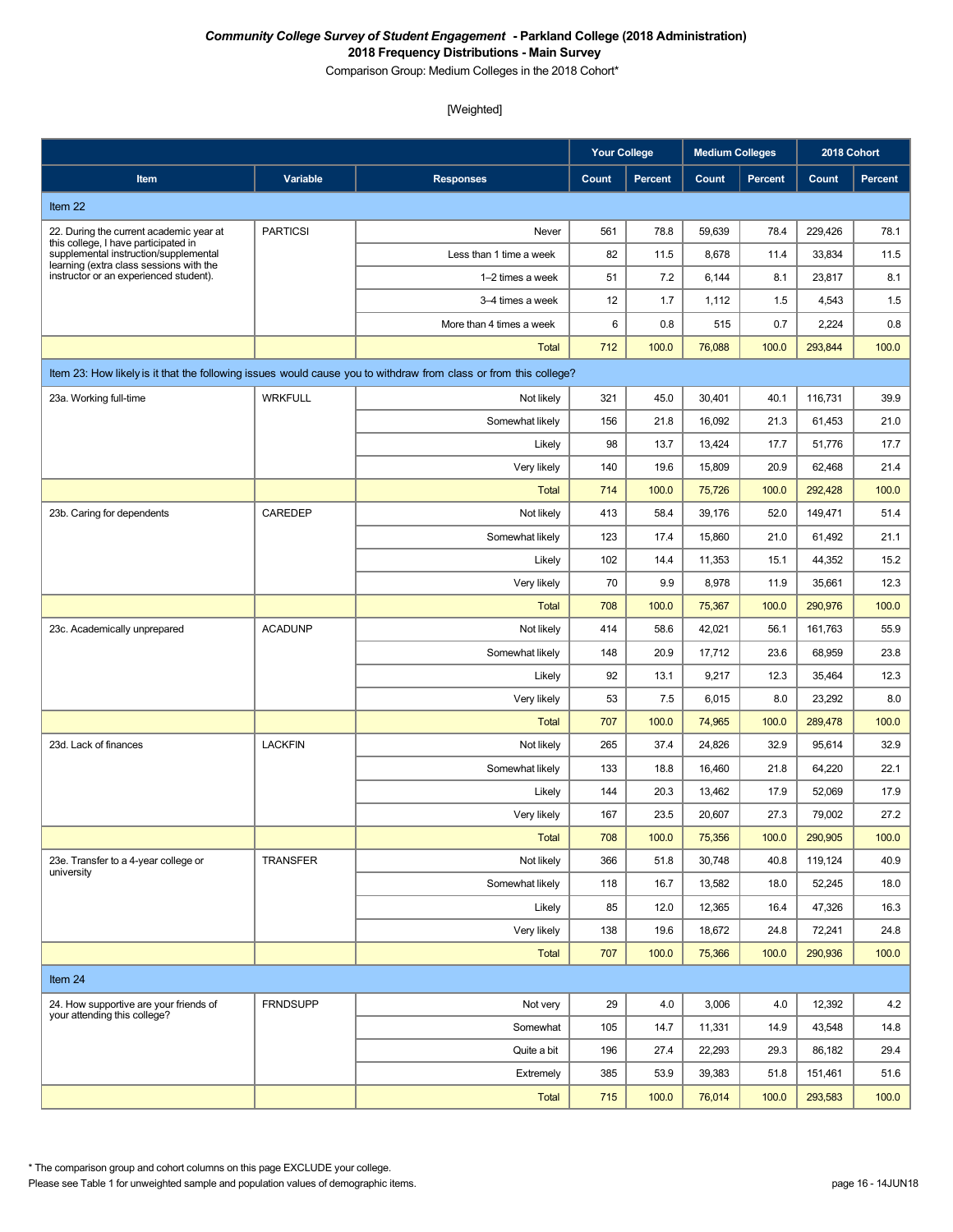Comparison Group: Medium Colleges in the 2018 Cohort\*

|                                                                                                       |                     |                  | <b>Your College</b> |                | <b>Medium Colleges</b> |                | 2018 Cohort |                |
|-------------------------------------------------------------------------------------------------------|---------------------|------------------|---------------------|----------------|------------------------|----------------|-------------|----------------|
| Item                                                                                                  | Variable            | <b>Responses</b> | Count               | <b>Percent</b> | Count                  | <b>Percent</b> | Count       | <b>Percent</b> |
| Item 25                                                                                               |                     |                  |                     |                |                        |                |             |                |
| 25. How supportive is your immediate                                                                  | <b>FAMSUPP</b>      | Not very         | 25                  | 3.5            | 2,055                  | 2.7            | 8,131       | 2.8            |
| family of your attending this college?                                                                |                     | Somewhat         | 48                  | 6.7            | 6,610                  | 8.7            | 25,949      | 8.8            |
|                                                                                                       |                     | Quite a bit      | 137                 | 19.2           | 15,882                 | 20.9           | 61,279      | 20.9           |
|                                                                                                       |                     | Extremely        | 505                 | 70.6           | 51,520                 | 67.7           | 198,288     | 67.5           |
|                                                                                                       |                     | <b>Total</b>     | 715                 | 100.0          | 76,066                 | 100.0          | 293,649     | 100.0          |
| Item 26: Indicate which of the following are your reasons/goals for attending this college.           |                     |                  |                     |                |                        |                |             |                |
| 26a. Complete a certificate program                                                                   | <b>GOALCERT</b>     | No               | 344                 | 49.0           | 42,673                 | 57.4           | 162,881     | 56.7           |
|                                                                                                       |                     | Yes              | 358                 | 51.0           | 31,698                 | 42.6           | 124,517     | 43.3           |
|                                                                                                       |                     | <b>Total</b>     | 702                 | 100.0          | 74,372                 | 100.0          | 287,399     | 100.0          |
| 26b. Obtain an associate degree                                                                       | <b>GOALAA</b>       | No               | 162                 | 23.0           | 16,230                 | 21.7           | 64,115      | 22.2           |
|                                                                                                       |                     | Yes              | 542                 | 77.0           | 58,582                 | 78.3           | 225,253     | 77.8           |
|                                                                                                       |                     | <b>Total</b>     | 704                 | 100.0          | 74,812                 | 100.0          | 289.367     | 100.0          |
| 26c. Transfer to a 4-year college or<br>university                                                    | GOALTR4YR           | No               | 292                 | 41.5           | 25,348                 | 33.9           | 96,217      | 33.3           |
|                                                                                                       |                     | Yes              | 411                 | 58.5           | 49,406                 | 66.1           | 192.665     | 66.7           |
|                                                                                                       |                     | <b>Total</b>     | 703                 | 100.0          | 74,754                 | 100.0          | 288,882     | 100.0          |
| 26d. Obtain or update job-related skills                                                              | <b>GOALJOBSKILL</b> | No               | 261                 | 37.3           | 28,715                 | 38.8           | 110,553     | 38.6           |
|                                                                                                       |                     | Yes              | 438                 | 62.7           | 45,378                 | 61.2           | 175,757     | 61.4           |
|                                                                                                       |                     | <b>Total</b>     | 699                 | 100.0          | 74,094                 | 100.0          | 286,309     | 100.0          |
| 26e. Change careers                                                                                   | <b>GOALCHGCAR</b>   | No               | 511                 | 72.7           | 49,289                 | 66.5           | 191,168     | 66.8           |
|                                                                                                       |                     | Yes              | 192                 | 27.3           | 24,782                 | 33.5           | 95,052      | 33.2           |
|                                                                                                       |                     | <b>Total</b>     | 702                 | 100.0          | 74,070                 | 100.0          | 286,220     | 100.0          |
| 26f. Self-improvement/personal<br>enjoyment                                                           | <b>GOALSELFIMP</b>  | No               | 289                 | 41.2           | 25,311                 | 34.0           | 96,168      | 33.4           |
|                                                                                                       |                     | Yes              | 412                 | 58.8           | 49,103                 | 66.0           | 191,411     | 66.6           |
|                                                                                                       |                     | <b>Total</b>     | 702                 | 100.0          | 74,414                 | 100.0          | 287,579     | 100.0          |
| Item 27: Indicate which of the following are sources you use to pay for your tuition at this college. |                     |                  |                     |                |                        |                |             |                |
| 27a. My own income/savings                                                                            | <b>PAYOWNINC</b>    | Not a source     | 218                 | 30.9           | 24,907                 | 33.2           | 95,646      | 33.0           |
|                                                                                                       |                     | Minor source     | 245                 | 34.8           | 24,115                 | 32.2           | 91,972      | 31.8           |
|                                                                                                       |                     | Major source     | 241                 | 34.3           | 25,923                 | 34.6           | 102,005     | 35.2           |
|                                                                                                       |                     | Total            | 705                 | 100.0          | 74,945                 | 100.0          | 289,623     | 100.0          |
| 27b. Income/savings from family                                                                       | <b>PAYFAM</b>       | Not a source     | 288                 | 40.8           | 39,913                 | 53.4           | 156,167     | 54.2           |
|                                                                                                       |                     | Minor source     | 127                 | 18.1           | 14,558                 | 19.5           | 55,666      | 19.3           |
|                                                                                                       |                     | Major source     | 290                 | 41.1           | 20,210                 | 27.1           | 76,422      | 26.5           |
|                                                                                                       |                     | <b>Total</b>     | 706                 | 100.0          | 74,682                 | 100.0          | 288,255     | 100.0          |
| 27c. Employer contributions                                                                           | PAYEMPLOYER         | Not a source     | 618                 | 87.5           | 65,410                 | 88.0           | 252,293     | 87.9           |
|                                                                                                       |                     | Minor source     | 45                  | 6.4            | 5,004                  | 6.7            | 19,363      | 6.7            |
|                                                                                                       |                     | Major source     | 43                  | 6.1            | 3,892                  | 5.2            | 15,231      | 5.3            |
|                                                                                                       |                     | Total            | 706                 | 100.0          | 74,306                 | 100.0          | 286,887     | 100.0          |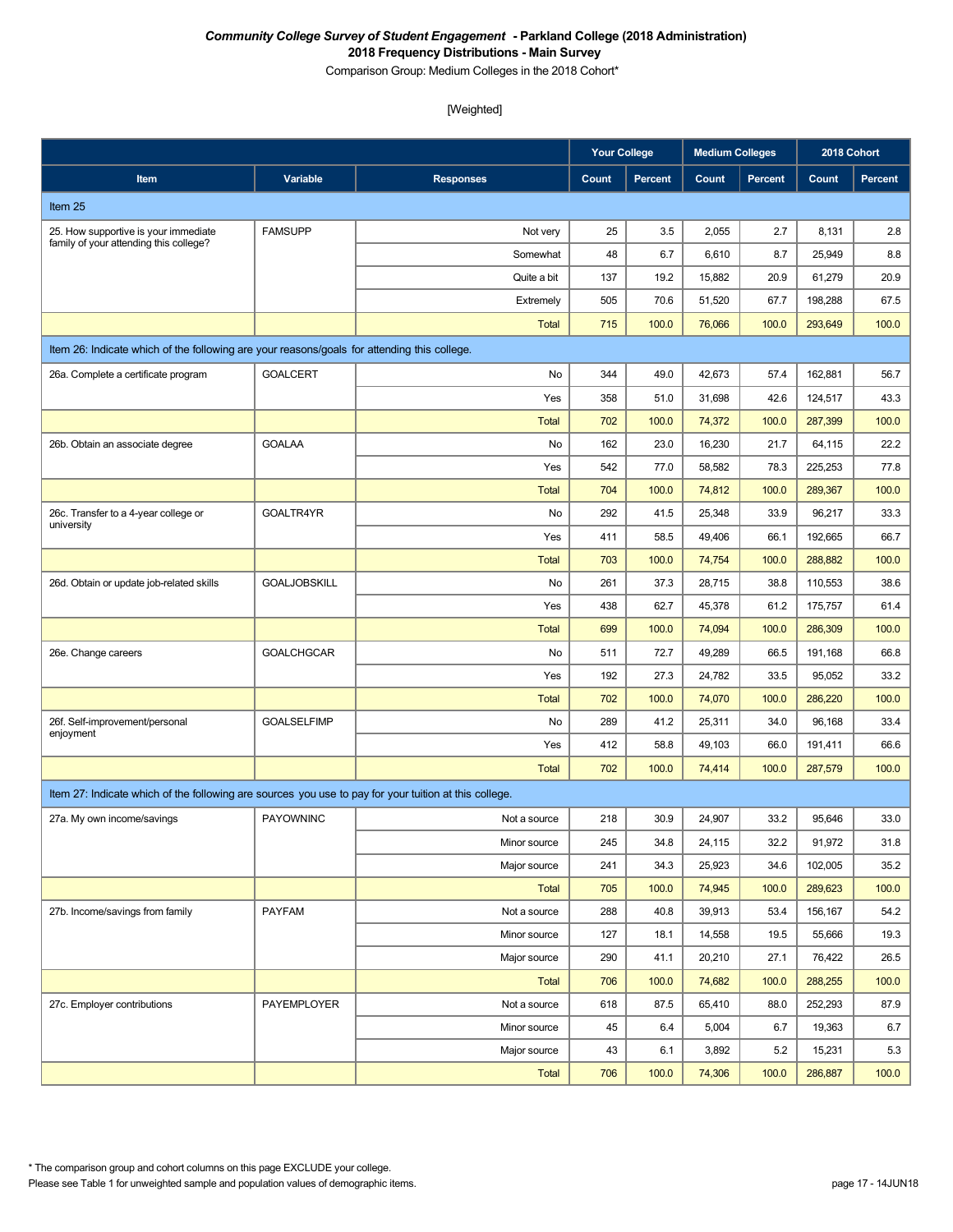Comparison Group: Medium Colleges in the 2018 Cohort\*

|                                                                                                       |                    |                                                                                     | <b>Your College</b> |                | <b>Medium Colleges</b> |                | 2018 Cohort |                |
|-------------------------------------------------------------------------------------------------------|--------------------|-------------------------------------------------------------------------------------|---------------------|----------------|------------------------|----------------|-------------|----------------|
| Item                                                                                                  | Variable           | <b>Responses</b>                                                                    | Count               | <b>Percent</b> | Count                  | <b>Percent</b> | Count       | <b>Percent</b> |
| Item 27: Indicate which of the following are sources you use to pay for your tuition at this college. |                    |                                                                                     |                     |                |                        |                |             |                |
| 27d. Active military or veterans benefits                                                             | PAYMILBEN          | Not a source                                                                        | 670                 | 95.4           | 69,020                 | 93.1           | 266,707     | 93.2           |
|                                                                                                       |                    | Minor source                                                                        | 11                  | 1.6            | 1,480                  | 2.0            | 5,881       | 2.1            |
|                                                                                                       |                    | Major source                                                                        | 21                  | 2.9            | 3,663                  | 4.9            | 13,698      | 4.8            |
|                                                                                                       |                    | <b>Total</b>                                                                        | 702                 | 100.0          | 74,163                 | 100.0          | 286,286     | 100.0          |
| 27e. Grants                                                                                           | PAYGRANT           | Not a source                                                                        | 444                 | 63.4           | 41,479                 | 55.6           | 161,240     | 55.8           |
|                                                                                                       |                    | Minor source                                                                        | 71                  | 10.1           | 8,284                  | 11.1           | 31,456      | 10.9           |
|                                                                                                       |                    | Major source                                                                        | 186                 | 26.5           | 24,887                 | 33.3           | 96,087      | 33.3           |
|                                                                                                       |                    | <b>Total</b>                                                                        | 701                 | 100.0          | 74,650                 | 100.0          | 288,783     | 100.0          |
| 27f. Scholarships                                                                                     | PAYSCHOL           | Not a source                                                                        | 488                 | 69.6           | 51,056                 | 68.7           | 199,851     | 69.6           |
|                                                                                                       |                    | Minor source                                                                        | 113                 | 16.2           | 9,796                  | 13.2           | 37,201      | 13.0           |
|                                                                                                       |                    | Major source                                                                        | 99                  | 14.2           | 13,450                 | 18.1           | 50,091      | 17.4           |
|                                                                                                       |                    | <b>Total</b>                                                                        | 700                 | 100.0          | 74,302                 | 100.0          | 287,143     | 100.0          |
| 27g. Student loans (bank, etc.)                                                                       | <b>PAYSTULOANS</b> | Not a source                                                                        | 457                 | 64.4           | 52,394                 | 70.3           | 206,201     | 71.6           |
|                                                                                                       |                    | Minor source                                                                        | 78                  | 10.9           | 6,435                  | 8.6            | 24,027      | 8.3            |
|                                                                                                       |                    | Major source                                                                        | 175                 | 24.7           | 15,731                 | 21.1           | 57,645      | 20.0           |
|                                                                                                       |                    | <b>Total</b>                                                                        | 710                 | 100.0          | 74,560                 | 100.0          | 287,874     | 100.0          |
| 27h. Public assistance                                                                                | PAYPUBASSIST       | Not a source                                                                        | 647                 | 91.3           | 65,405                 | 88.0           | 252,700     | 88.0           |
|                                                                                                       |                    | Minor source                                                                        | 22                  | 3.2            | 3,592                  | 4.8            | 14,232      | 5.0            |
|                                                                                                       |                    | Major source                                                                        | 40                  | 5.6            | 5,367                  | 7.2            | 20,249      | 7.1            |
|                                                                                                       |                    | <b>Total</b>                                                                        | 708                 | 100.0          | 74,364                 | 100.0          | 287,181     | 100.0          |
| Item 28                                                                                               |                    |                                                                                     |                     |                |                        |                |             |                |
| 28. When do you plan to take classes at<br>this college again?                                        | <b>WHENTKAGN</b>   | I will accomplish my goal(s) during this<br>academic term and will not be returning | 115                 | 16.2           | 13,260                 | 17.5           | 51,773      | 17.7           |
|                                                                                                       |                    | I have no current plan to return                                                    | 35                  | 4.9            | 4,033                  | 5.3            | 16,029      | 5.5            |
|                                                                                                       |                    | Within the next 12 months                                                           | 463                 | 65.5           | 45,817                 | 60.4           | 175,253     | 59.8           |
|                                                                                                       |                    | Uncertain                                                                           | 94                  | 13.4           | 12,685                 | 16.7           | 49,778      | 17.0           |
|                                                                                                       |                    | <b>Total</b>                                                                        | 707                 | 100.0          | 75,794                 | 100.0          | 292,833     | 100.0          |
| Item 29                                                                                               |                    |                                                                                     |                     |                |                        |                |             |                |
| 29. At this college, in what range is your                                                            | <b>COLGPA</b>      | D or lower                                                                          | 10                  | 1.4            | 1,962                  | 2.6            | 7,512       | 2.6            |
| overall college grade point average<br>(GPA)?                                                         |                    | C                                                                                   | 99                  | 14.0           | 14,245                 | 18.9           | 55,529      | 19.1           |
|                                                                                                       |                    | В                                                                                   | 327                 | 46.2           | 34,000                 | 45.1           | 131,750     | 45.2           |
|                                                                                                       |                    | Α                                                                                   | 256                 | 36.1           | 21,546                 | 28.6           | 83,136      | 28.5           |
|                                                                                                       |                    | I do not have a GPA at this college                                                 | 16                  | 2.3            | 3,675                  | 4.9            | 13,542      | 4.6            |
|                                                                                                       |                    | Total                                                                               | 708                 | 100.0          | 75,428                 | 100.0          | 291,468     | 100.0          |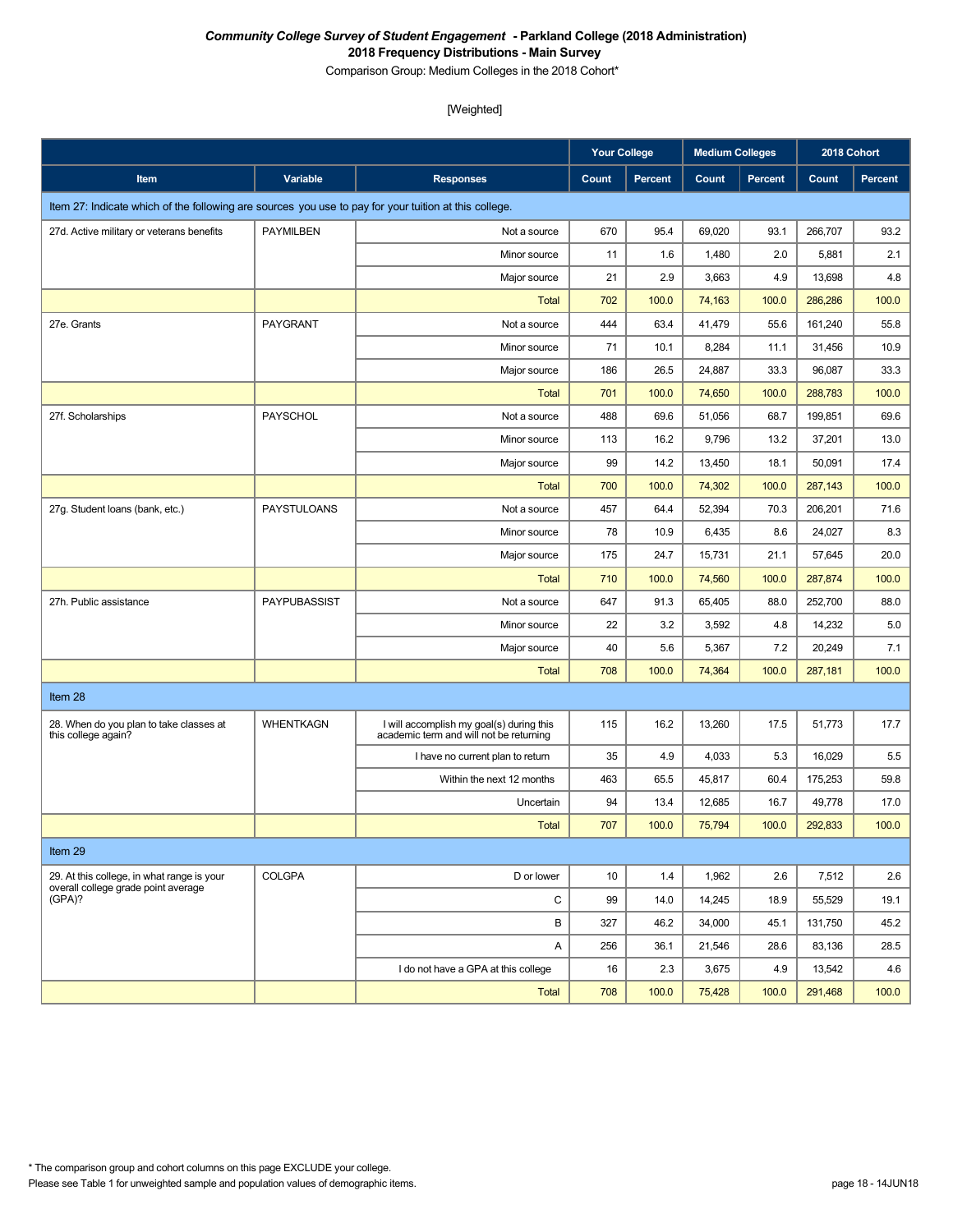Comparison Group: Medium Colleges in the 2018 Cohort\*

|                                                                                        |                 |                                    | <b>Your College</b> |         | <b>Medium Colleges</b> |                | 2018 Cohort |                |
|----------------------------------------------------------------------------------------|-----------------|------------------------------------|---------------------|---------|------------------------|----------------|-------------|----------------|
| Item                                                                                   | Variable        | <b>Responses</b>                   | Count               | Percent | Count                  | <b>Percent</b> | Count       | <b>Percent</b> |
| Item 30                                                                                |                 |                                    |                     |         |                        |                |             |                |
| 30. In what range was your overall high<br>school grade point average (GPA)?           | <b>HSGPA</b>    | D or lower                         | 22                  | 3.2     | 2,761                  | 3.6            | 10,190      | 3.5            |
|                                                                                        |                 | C                                  | 125                 | 17.6    | 15,240                 | 20.1           | 59,327      | 20.3           |
|                                                                                        |                 | В                                  | 267                 | 37.7    | 31,471                 | 41.6           | 123,339     | 42.2           |
|                                                                                        |                 | Α                                  | 240                 | 33.8    | 19,776                 | 26.1           | 75,273      | 25.7           |
|                                                                                        |                 | I do not remember                  | 55                  | 7.8     | 6,483                  | 8.6            | 24,446      | 8.4            |
|                                                                                        |                 | <b>Total</b>                       | 710                 | 100.0   | 75,730                 | 100.0          | 292,574     | 100.0          |
| Item 31                                                                                |                 |                                    |                     |         |                        |                |             |                |
| 31. When do you most frequently take                                                   | <b>TIMCLASS</b> | Day classes (morning or afternoon) | 580                 | 82.0    | 60,510                 | 80.3           | 231,479     | 79.6           |
| classes at this college?                                                               |                 | Evening classes                    | 126                 | 17.9    | 14,598                 | 19.4           | 58,142      | 20.0           |
|                                                                                        |                 | Weekend classes                    | $\mathbf{1}$        | 0.2     | 246                    | 0.3            | 1,338       | 0.5            |
|                                                                                        |                 | <b>Total</b>                       | 708                 | 100.0   | 75,355                 | 100.0          | 290,959     | 100.0          |
| Item 32: During the current academic term, how many classes are you taking             |                 |                                    |                     |         |                        |                |             |                |
| 32a. Face-to-face (a class in which all<br>instruction is face-to-face in a classroom) | NUMCLF2F        | None                               | 17                  | 2.4     | 1,862                  | 2.5            | 7,372       | 2.5            |
|                                                                                        |                 | $\mathbf{1}$                       | 137                 | 19.4    | 14,405                 | 19.1           | 54,946      | 18.9           |
|                                                                                        |                 | $\overline{2}$                     | 190                 | 27.0    | 20,687                 | 27.5           | 79,535      | 27.3           |
|                                                                                        |                 | 3                                  | 162                 | 23.0    | 17,081                 | 22.7           | 66,250      | 22.8           |
|                                                                                        |                 | 4                                  | 99                  | 14.0    | 12,168                 | 16.2           | 47,606      | 16.4           |
|                                                                                        |                 | 5 or more                          | 100                 | 14.2    | 9,112                  | 12.1           | 35,189      | 12.1           |
|                                                                                        |                 | <b>Total</b>                       | 704                 | 100.0   | 75,315                 | 100.0          | 290,898     | 100.0          |
| 32b. Online (a class in which all<br>instruction is online)                            | <b>NUMCLOL</b>  | None                               | 477                 | 70.4    | 50,385                 | 70.7           | 194,195     | 70.2           |
|                                                                                        |                 | $\mathbf{1}$                       | 150                 | 22.1    | 13,845                 | 19.4           | 53,873      | 19.5           |
|                                                                                        |                 | $\overline{2}$                     | 38                  | 5.6     | 4,518                  | 6.3            | 18,270      | 6.6            |
|                                                                                        |                 | 3                                  | 8                   | 1.2     | 1,626                  | 2.3            | 6,308       | 2.3            |
|                                                                                        |                 | $\overline{4}$                     | 3                   | 0.4     | 497                    | 0.7            | 1,969       | 0.7            |
|                                                                                        |                 | 5 or more                          | $\overline{2}$      | 0.3     | 436                    | 0.6            | 1,826       | 0.7            |
|                                                                                        |                 | <b>Total</b>                       | 678                 | 100.0   | 71,308                 | 100.0          | 276,441     | 100.0          |
| 32c. Hybrid (a class that is a mixture of<br>face-to-face and online instruction)      | <b>NUMCLHYB</b> | None                               | 483                 | 71.3    | 54,207                 | 76.4           | 210,381     | 76.6           |
|                                                                                        |                 | $\mathbf{1}$                       | 135                 | 20.0    | 10,263                 | 14.5           | 39,894      | 14.5           |
|                                                                                        |                 | $\overline{\mathbf{c}}$            | 33                  | 4.9     | 3,523                  | 5.0            | 12,874      | 4.7            |
|                                                                                        |                 | 3                                  | 17                  | 2.6     | 1,597                  | 2.3            | 5,839       | 2.1            |
|                                                                                        |                 | $\overline{4}$                     | 6                   | 0.9     | 680                    | 1.0            | 2,749       | 1.0            |
|                                                                                        |                 | 5 or more                          | 3                   | 0.4     | 693                    | 1.0            | 2,748       | 1.0            |
|                                                                                        |                 | Total                              | 678                 | 100.0   | 70,963                 | 100.0          | 274,485     | 100.0          |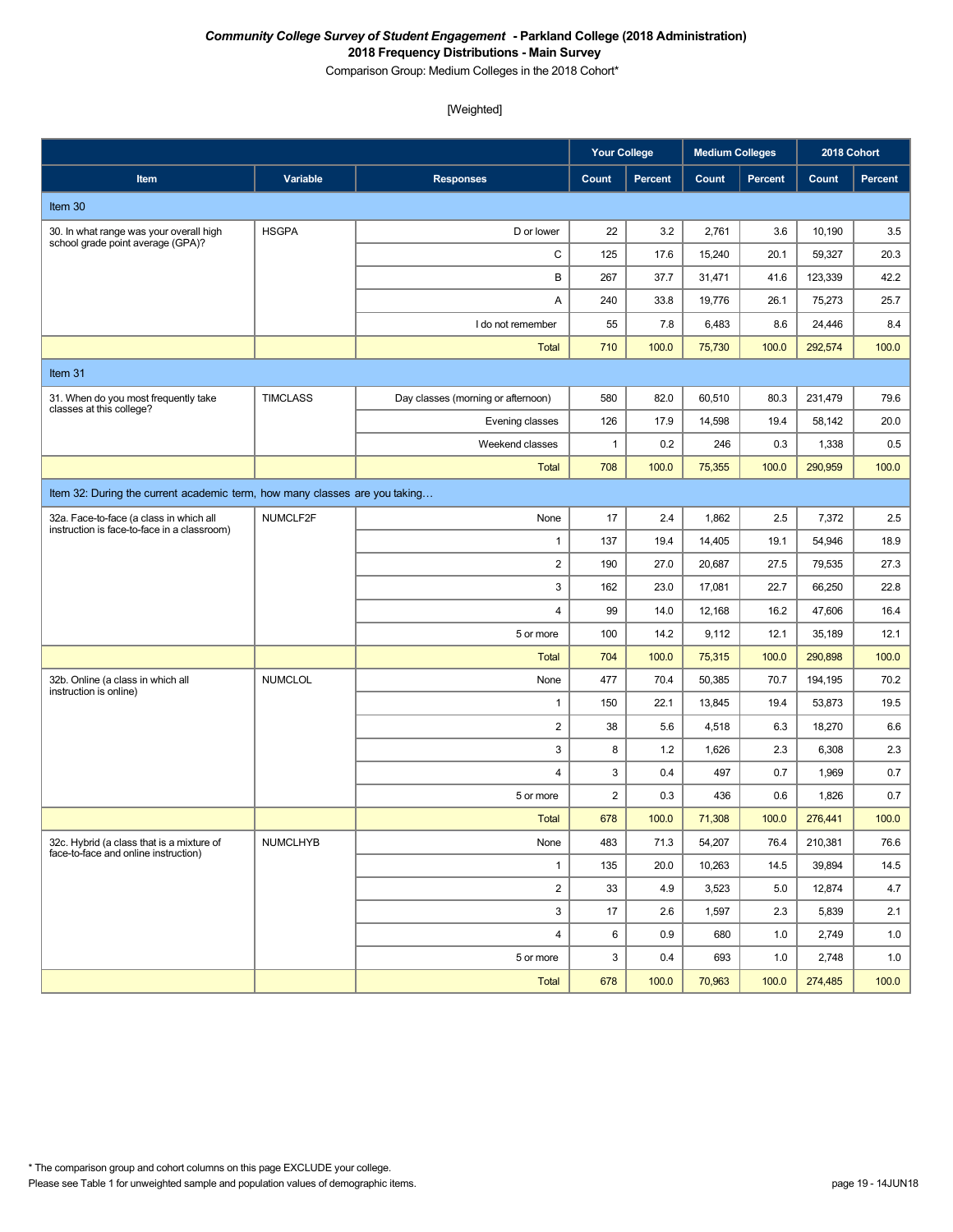Comparison Group: Medium Colleges in the 2018 Cohort\*

|                                                                                   |                   |                                                      | <b>Your College</b> |                | <b>Medium Colleges</b> |                | 2018 Cohort |                |
|-----------------------------------------------------------------------------------|-------------------|------------------------------------------------------|---------------------|----------------|------------------------|----------------|-------------|----------------|
| Item                                                                              | Variable          | <b>Responses</b>                                     | Count               | <b>Percent</b> | Count                  | <b>Percent</b> | Count       | <b>Percent</b> |
| Item 33                                                                           |                   |                                                      |                     |                |                        |                |             |                |
| 33. How many total credit hours have you                                          | <b>TOTCREARND</b> | None                                                 | 49                  | 7.0            | 7,525                  | 10.0           | 28,414      | 9.8            |
| earned at this college, not counting the<br>courses you are currently taking this |                   | 1-14 credits                                         | 240                 | 34.1           | 24,508                 | 32.6           | 94,789      | 32.6           |
| academic term?                                                                    |                   | 15-29 credits                                        | 168                 | 23.8           | 17,090                 | 22.7           | 66,316      | 22.8           |
|                                                                                   |                   | 30-44 credits                                        | 102                 | 14.4           | 10,208                 | 13.6           | 40,473      | 13.9           |
|                                                                                   |                   | 45-60 credits                                        | 91                  | 12.9           | 8,949                  | 11.9           | 35,068      | 12.1           |
|                                                                                   |                   | Over 60 credits                                      | 54                  | 7.7            | 6,903                  | 9.2            | 25,698      | 8.8            |
|                                                                                   |                   | <b>Total</b>                                         | 705                 | 100.0          | 75,183                 | 100.0          | 290,758     | 100.0          |
| Item 34                                                                           |                   |                                                      |                     |                |                        |                |             |                |
| 34. How many total academic terms have<br>you been enrolled at this college?      | <b>TOTTERMS</b>   | This is my first academic term                       | 123                 | 17.1           | 15,116                 | 19.9           | 57,385      | 19.6           |
|                                                                                   |                   | This is my second academic term                      | 247                 | 34.4           | 22,228                 | 29.2           | 86,474      | 29.5           |
|                                                                                   |                   | This is my third or fourth academic term             | 195                 | 27.2           | 22,283                 | 29.3           | 86,303      | 29.4           |
|                                                                                   |                   | This is my fifth or sixth academic term              | 107                 | 14.9           | 9,756                  | 12.8           | 38,035      | 13.0           |
|                                                                                   |                   | I have been enrolled more than six<br>academic terms | 46                  | 6.4            | 6,645                  | 8.7            | 25,179      | 8.6            |
|                                                                                   |                   | <b>Total</b>                                         | 718                 | 100.0          | 76,028                 | 100.0          | 293,377     | 100.0          |
| Item 35                                                                           |                   |                                                      |                     |                |                        |                |             |                |
| 35. Would you recommend this college to<br>a friend or family member?             | <b>RECOMMEN</b>   | No                                                   | 43                  | 6.0            | 4,636                  | 6.1            | 18,426      | 6.3            |
|                                                                                   |                   | Yes                                                  | 675                 | 94.0           | 71,526                 | 93.9           | 275,639     | 93.7           |
|                                                                                   |                   | <b>Total</b>                                         | 718                 | 100.0          | 76,161                 | 100.0          | 294,065     | 100.0          |
| Item 36                                                                           |                   |                                                      |                     |                |                        |                |             |                |
| 36. How would you evaluate your overall                                           | OVRALLEXPER       | Poor                                                 | 6                   | 0.8            | 1,132                  | 1.5            | 4,340       | 1.5            |
| educational experience at this college?                                           |                   | Fair                                                 | 71                  | 9.9            | 9,216                  | 12.1           | 36,710      | 12.5           |
|                                                                                   |                   | Good                                                 | 354                 | 49.3           | 39,608                 | 51.9           | 152,431     | 51.8           |
|                                                                                   |                   | Excellent                                            | 287                 | 40.0           | 26,289                 | 34.5           | 100,978     | 34.3           |
|                                                                                   |                   | Total                                                | 718                 | 100.0          | 76,246                 | 100.0          | 294,459     | 100.0          |
| Item 37                                                                           |                   |                                                      |                     |                |                        |                |             |                |
| 37. Do you have children who live with<br>you and depend on you for their care?   | <b>CHILDREN</b>   | No                                                   | 618                 | 86.0           | 60,012                 | 78.8           | 230,179     | 78.3           |
|                                                                                   |                   | Yes                                                  | 100                 | 14.0           | 16,099                 | 21.2           | 63,662      | 21.7           |
|                                                                                   |                   | <b>Total</b>                                         | 718                 | 100.0          | 76,111                 | 100.0          | 293,841     | 100.0          |
| Item 40                                                                           |                   |                                                      |                     |                |                        |                |             |                |
| 40. Are you married?                                                              | <b>MARRIED</b>    | No                                                   | 612                 | 85.4           | 63,927                 | 84.0           | 246,723     | 83.9           |
|                                                                                   |                   | Yes                                                  | 105                 | 14.6           | 12,219                 | 16.0           | 47,308      | 16.1           |
|                                                                                   |                   | <b>Total</b>                                         | 717                 | 100.0          | 76,145                 | 100.0          | 294,031     | 100.0          |
| Item 41                                                                           |                   |                                                      |                     |                |                        |                |             |                |
| 41. Is English your native (first)                                                | <b>ENGFIRST</b>   | No                                                   | 96                  | 13.4           | 12,622                 | 16.6           | 54,828      | 18.7           |
| language?                                                                         |                   | Yes                                                  | 620                 | 86.6           | 63,318                 | 83.4           | 238,462     | 81.3           |
|                                                                                   |                   | Total                                                | 716                 | 100.0          | 75,941                 | 100.0          | 293,290     | 100.0          |